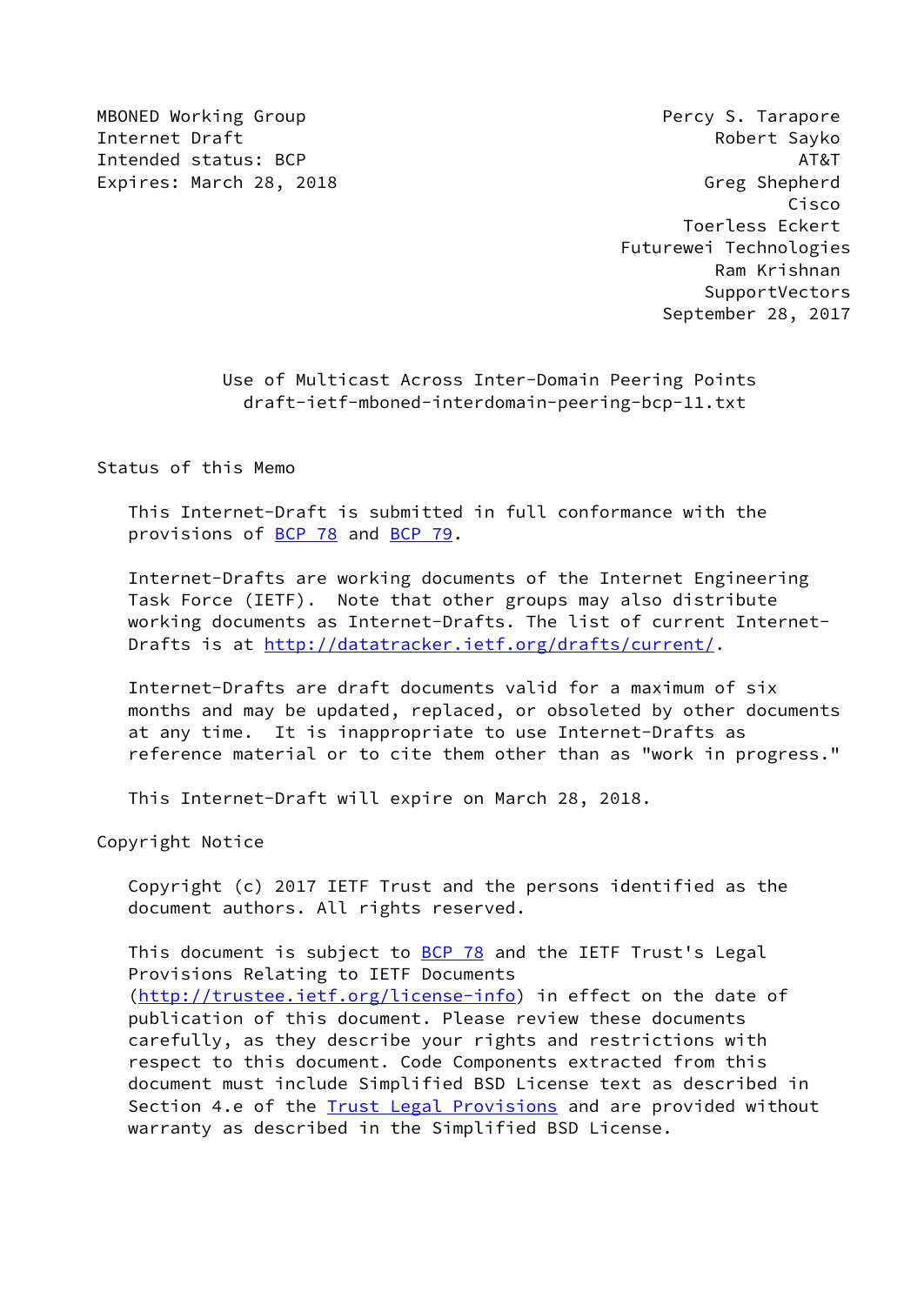This document may contain material from IETF Documents or IETF Contributions published or made publicly available before November 10, 2008. The person(s) controlling the copyright in some of this material may not have granted the IETF Trust the right to allow modifications of such material outside the IETF Standards Process. Without obtaining an adequate license from the person(s) controlling the copyright in such materials, this document may not be modified outside the IETF Standards Process, and derivative works of it may not be created outside the IETF Standards Process, except to format it for publication as an RFC or to translate it into languages other than English.

### Abstract

 This document examines the use of Source Specific Multicast (SSM) across inter-domain peering points for a specified set of deployment scenarios. The objective is to describe the setup process for multicast-based delivery across administrative domains for these scenarios and document supporting functionality to enable this process.

Table of Contents

| 2. Overview of Inter-domain Multicast Application Transport $5$  |
|------------------------------------------------------------------|
| 3. Inter-domain Peering Point Requirements for Multicast  6      |
|                                                                  |
| 3.2. Peering Point Enabled with GRE Tunnel  8                    |
| 3.3. Peering Point Enabled with an AMT - Both Domains Multicast  |
|                                                                  |
| 3.4. Peering Point Enabled with an AMT - AD-2 Not Multicast      |
|                                                                  |
| 3.5. AD-2 Not Multicast Enabled - Multiple AMT Tunnels Through   |
|                                                                  |
|                                                                  |
| 4.1. Network Interconnection Transport and Security Guidelines15 |
| 4.2. Routing Aspects and Related Guidelines  16                  |
| Native Multicast Routing Aspects  16<br>4.2.1                    |
| GRE Tunnel over Interconnecting Peering Point  17<br>4.2.2       |
| Routing Aspects with AMT Tunnels  17<br>4.2.3                    |
| 4.3. Back Office Functions - Provisioning and Logging Guidelines |
|                                                                  |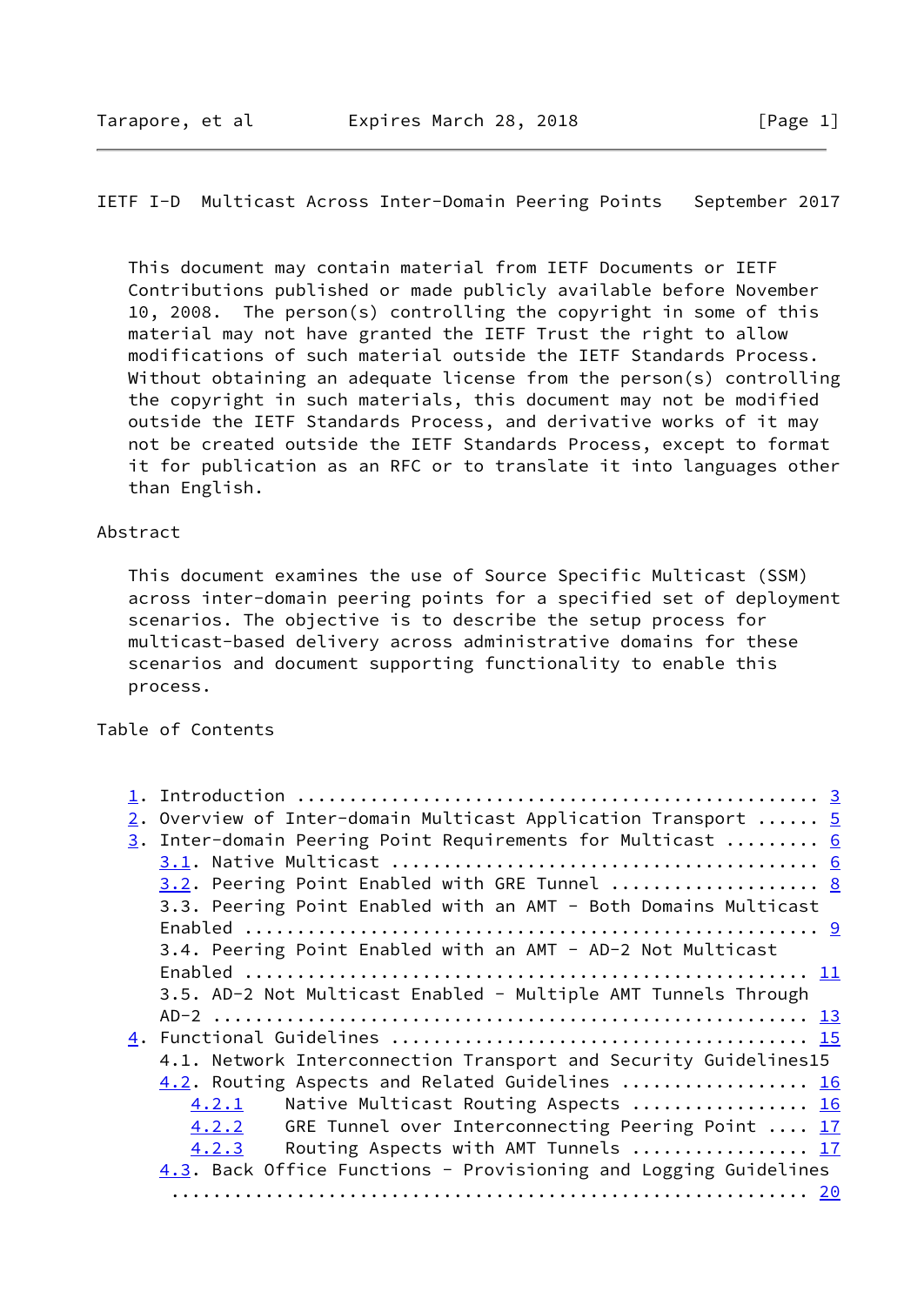| 4.3.1 | Provisioning Guidelines <u>20</u>                                 |  |
|-------|-------------------------------------------------------------------|--|
| 4.3.2 | Application Accounting Guidelines  22                             |  |
| 4.3.3 | Log Management Guidelines  22                                     |  |
|       | 4.4. Operations - Service Performance and Monitoring Guidelines23 |  |

<span id="page-2-1"></span>

| Tarapore, et al |  | Expires March 28, 2018 | [Page 2] |
|-----------------|--|------------------------|----------|
|                 |  |                        |          |

| 4.5. Client Reliability Models/Service Assurance Guidelines  25 |
|-----------------------------------------------------------------|
| 5. Troubleshooting and Diagnostics  25                          |
|                                                                 |
|                                                                 |
|                                                                 |
|                                                                 |
|                                                                 |
|                                                                 |
|                                                                 |

# <span id="page-2-0"></span>[1](#page-2-0). Introduction

 Content and data from several types of applications (e.g., live video streaming, software downloads) are well suited for delivery via multicast means. The use of multicast for delivering such content/data offers significant savings of utilization of resources in any given administrative domain. End user demand for such content/data is growing. Often, this requires transporting the content/data across administrative domains via inter-domain peering points.

The objective of this Best Current Practices document is twofold:

- o Describe the technical process and establish guidelines for setting up multicast-based delivery of application content/data across inter-domain peering points via a set of use cases.
- o Catalog all required information exchange between the administrative domains to support multicast-based delivery. This enables operators to initiate necessary processes to support inter-domain peering with multicast.

The scope and assumptions for this document are stated as follows:

- o For the purpose of this document, the term "peering point" refers to an interface between two networks/administrative domains over which traffic is exchanged between them. A Network-Network Interface (NNI) is an example of a peering point.
- o Administrative Domain 1 (AD-1) is enabled with native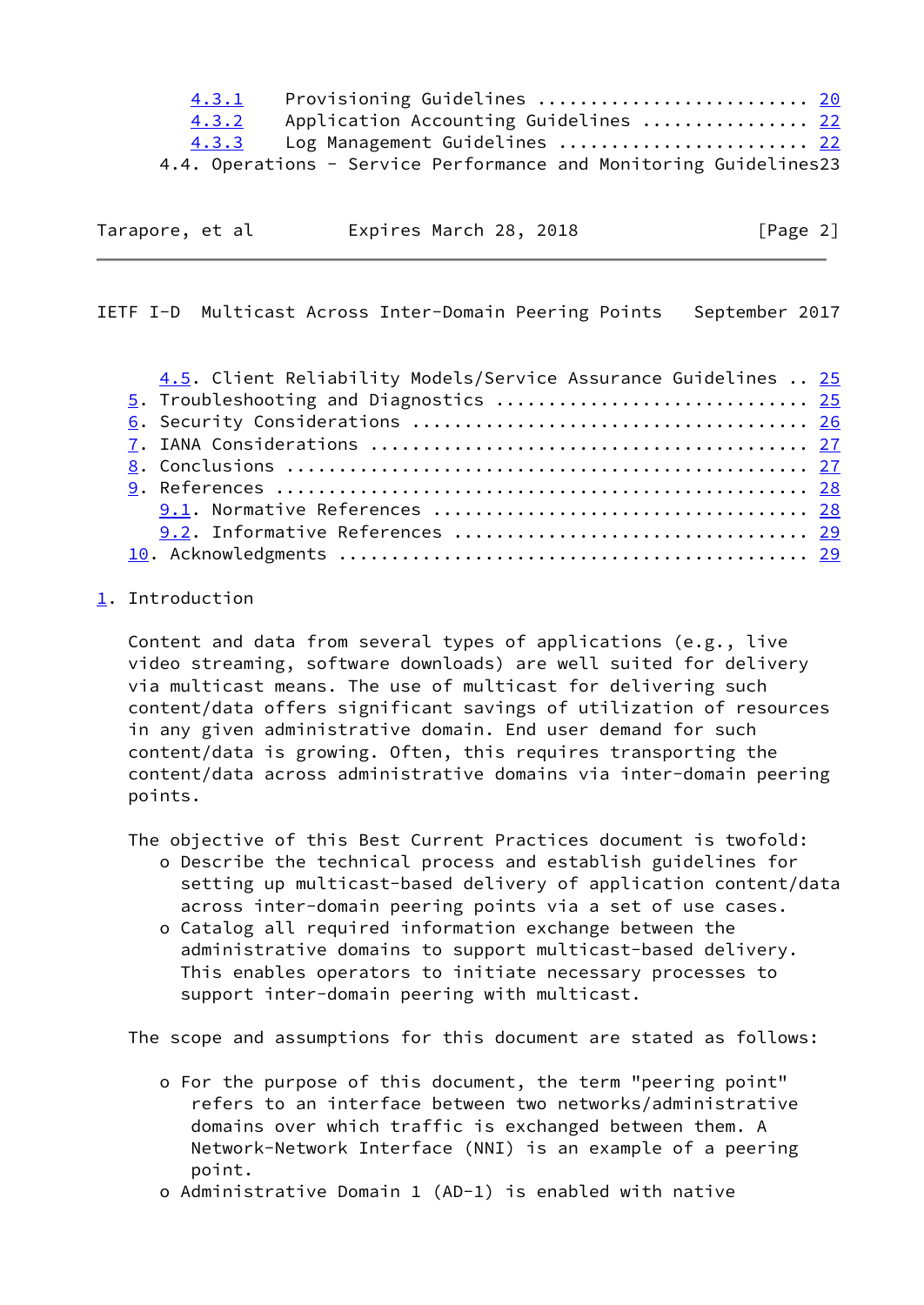multicast. A peering point exists between AD-1 and AD-2. o It is understood that several protocols are available for this purpose including PIM-SM and Protocol Independent Multicast - Source Specific Multicast (PIM-SSM) [[RFC7761](https://datatracker.ietf.org/doc/pdf/rfc7761)], Internet Group Management Protocol (IGMP) [\[RFC3376](https://datatracker.ietf.org/doc/pdf/rfc3376)], and Multicast Listener Discovery (MLD) [[RFC3810](https://datatracker.ietf.org/doc/pdf/rfc3810)].

| Tarapore, et al |  | Expires March 28, 2018 |  | [Page 3] |  |
|-----------------|--|------------------------|--|----------|--|
|                 |  |                        |  |          |  |

IETF I-D Multicast Across Inter-Domain Peering Points September 2017

- o As described in [Section 2](#page-4-0), the source IP address of the multicast stream in the originating AD (AD-1) is known. Under this condition, PIM-SSM use is beneficial as it allows the receiver's upstream router to directly send a JOIN message to the source without the need of invoking an intermediate Rendezvous Point (RP). Use of SSM also presents an improved threat mitigation profile against attack, as described in [[RFC4609](https://datatracker.ietf.org/doc/pdf/rfc4609)]. Hence, in the case of inter-domain peering, it is recommended to use only SSM protocols; the setup of inter domain peering for ASM (Any-Source Multicast) is not in scope for this document.
- o AD-1 and AD-2 are assumed to adopt compatible protocols. The use of different protocols is beyond the scope of this document.
- o An Automatic Multicast Tunnel (AMT) [\[RFC7450](https://datatracker.ietf.org/doc/pdf/rfc7450)] is setup at the peering point if either the peering point or AD-2 is not multicast enabled. It is assumed that an AMT Relay will be available to a client for multicast delivery. The selection of an optimal AMT relay by a client is out of scope for this document. Note that AMT use is necessary only when native multicast is unavailable in the peering point (Use Case 3.3) or in the downstream administrative domain (Use Cases 3.4, and  $3.5$ ).
- o The collection of billing data is assumed to be done at the application level and is not considered to be a networking issue. The settlements process for end user billing and/or inter-provider billing is out of scope for this document.
- o Inter-domain network connectivity troubleshooting is only considered within the context of a cooperative process between the two domains.

 Thus, the primary purpose of this document is to describe a scenario where two AD's interconnect via a a peering point with each other. Security and operational aspects for exchanging traffic on a public Internet Exchange Point (IXP) with a large shared broadcast domain between many operators, is not in scope for this document.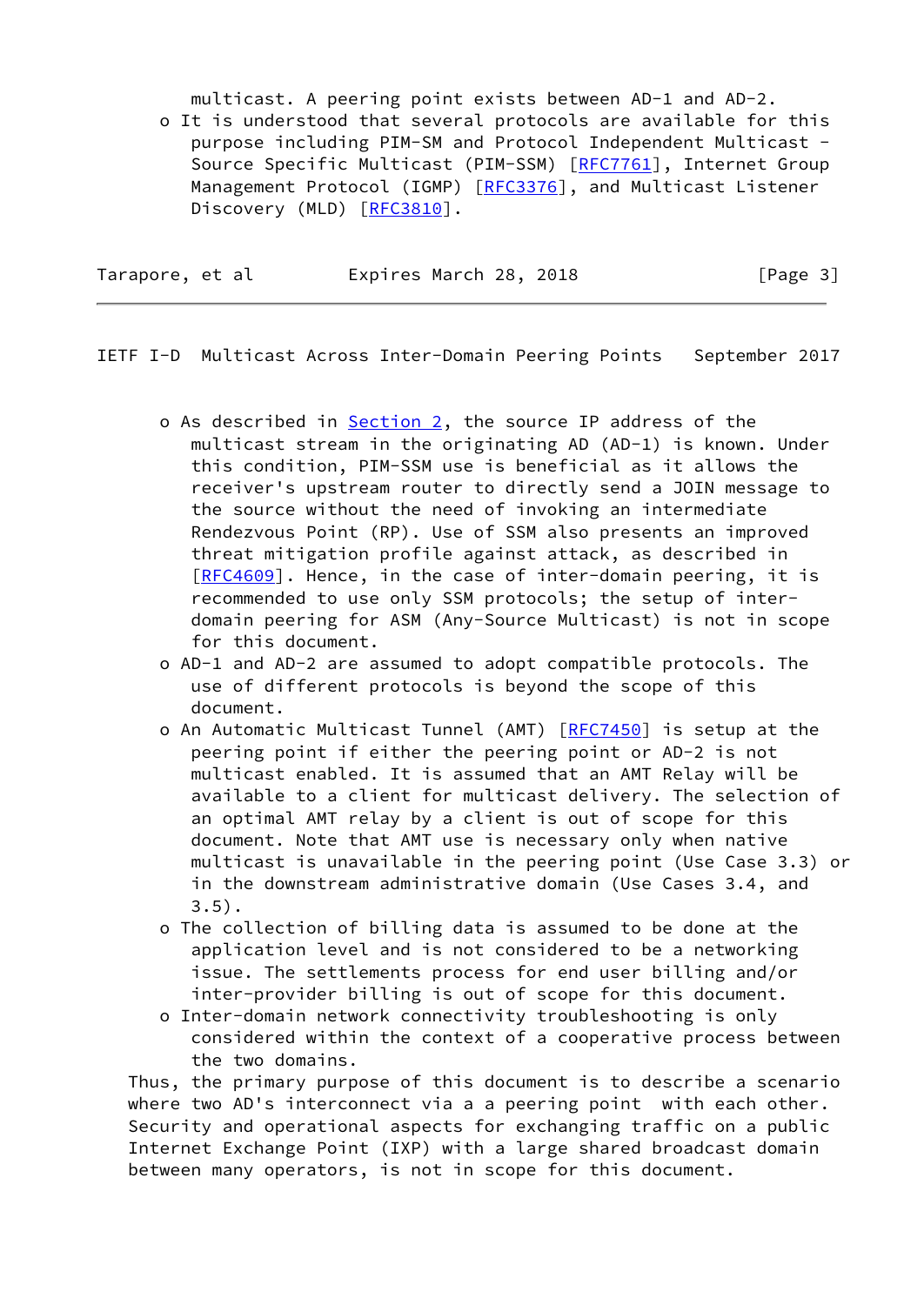It may be possible to have a configuration whereby a transit domain (AD-3) interconnects AD-1 and AD-2. Such a configuration adds complexity and may require manual provisioning if, for example, AD-3 is not multicast enabled. This configuration is out of cope for this document; it is for further study.

Tarapore, et al expires March 28, 2018 [Page 4]

<span id="page-4-1"></span>IETF I-D Multicast Across Inter-Domain Peering Points September 2017

 This document also attempts to identify ways by which the peering process can be improved. Development of new methods for improvement is beyond the scope of this document.

- <span id="page-4-0"></span>[2](#page-4-0). Overview of Inter-domain Multicast Application Transport
	- A multicast-based application delivery scenario is as follows:
		- o Two independent administrative domains are interconnected via a peering point.
		- o The peering point is either multicast enabled (end-to-end native multicast across the two domains) or it is connected by one of two possible tunnel types:
			- o A Generic Routing Encapsulation (GRE) Tunnel [\[RFC2784](https://datatracker.ietf.org/doc/pdf/rfc2784)] allowing multicast tunneling across the peering point, or o An Automatic Multicast Tunnel (AMT) [[RFC7450\]](https://datatracker.ietf.org/doc/pdf/rfc7450).
		- o A service provider controls one or more application sources in AD-1 which will send multicast IP packets for one or more (S,G)s. It is assumed that the service being provided is suitable for delivery via multicast (e.g. live video streaming of popular events, software downloads to many devices, etc.), and that the packet streams will be part of a suitable multicast transport protocol.
		- o An End User (EU) controls a device connected to AD-2, which runs an application client compatible with the service provider's application source.
		- o The application client joins appropriate (S,G)s in order to receive the data necessary to provide the service to the EU. The mechanisms by which the application client learns the appropriate (S,G)s are an implementation detail of the application, and are out of scope for this document.

 The assumption here is that AD-1 has ultimate responsibility for delivering the multicast based service on behalf of the content source(s). All relevant interactions between the two domains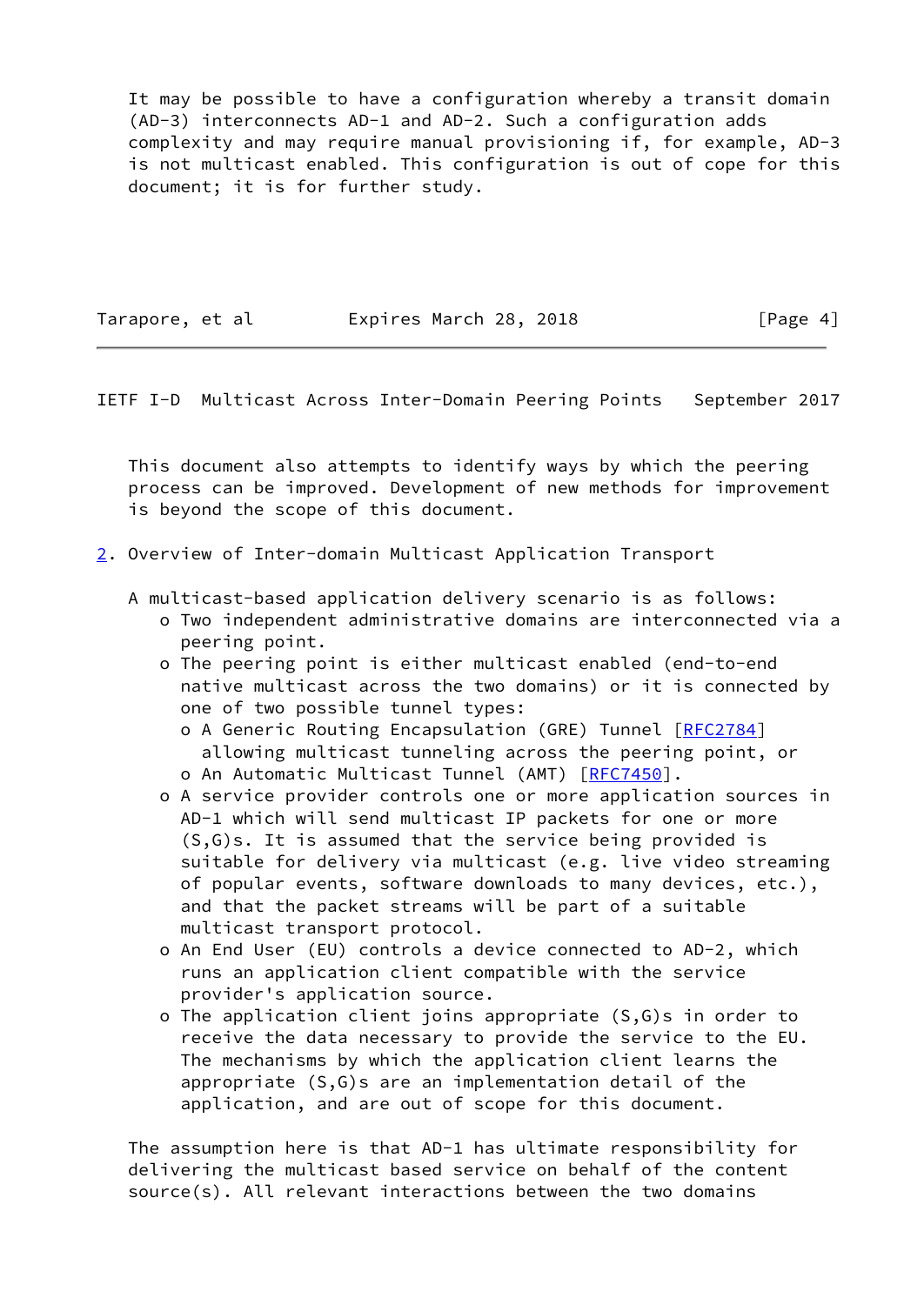described in this document are based on this assumption.

Tarapore, et al expires March 28, 2018 [Page 5]

<span id="page-5-1"></span>IETF I-D Multicast Across Inter-Domain Peering Points September 2017

Note that domain 2 may be an independent network domain (e.g., Tier 1 network operator domain). Alternately, domain 2 could also be an Enterprise network domain operated by a single customer. The peering point architecture and requirements may have some unique aspects associated with the Enterprise case.

 The Use Cases describing various architectural configurations for the multicast distribution along with associated requirements is described in [section 3](#page-5-0). Unique aspects related to the Enterprise network possibility will be described in this section. [Section 4](#page-15-0) contains a comprehensive list of pertinent information that needs to be exchanged between the two domains in order to support functions to enable the application transport.

<span id="page-5-0"></span>[3](#page-5-0). Inter-domain Peering Point Requirements for Multicast

 The transport of applications using multicast requires that the inter-domain peering point is enabled to support such a process. There are five Use Cases for consideration in this document.

3.1. Native Multicast

 This Use Case involves end-to-end Native Multicast between the two administrative domains and the peering point is also native multicast enabled - Figure 1.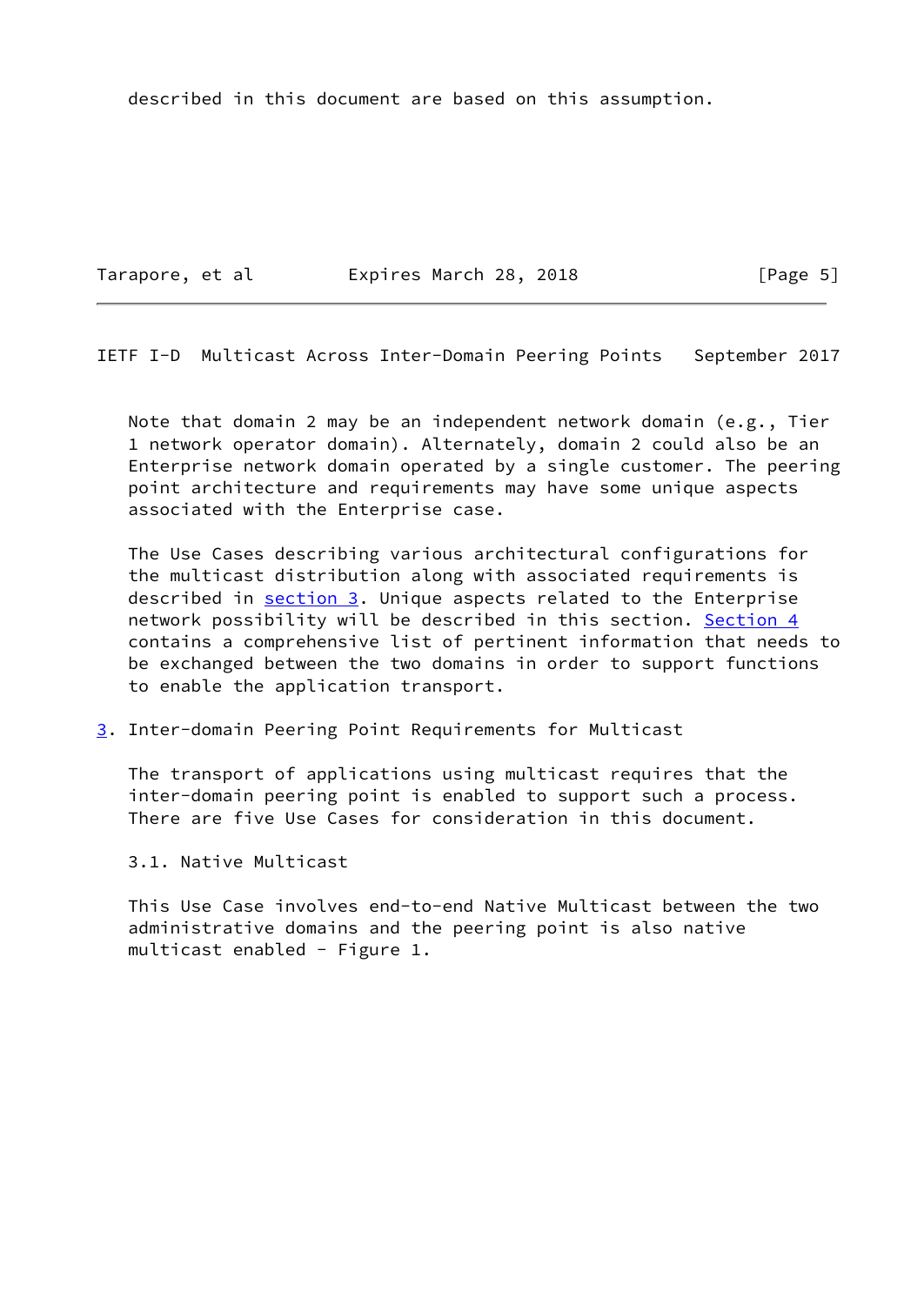Tarapore, et al **Expires March 28, 2018** [Page 6]

IETF I-D Multicast Across Inter-Domain Peering Points September 2017



 AD = Administrative Domain (Independent Autonomous System) AS = Application (e.g., Content) Multicast Source BR = Border Router I1 = AD-1 and AD-2 Multicast Interconnection (e.g., MBGP) I2 = AD-2 and EU Multicast Connection

Figure 1 - Content Distribution via End to End Native Multicast

Advantages of this configuration are:

- o Most efficient use of bandwidth in both domains.
- o Fewer devices in the path traversed by the multicast stream when compared to an AMT enabled peering point.

From the perspective of AD-1, the one disadvantage associated with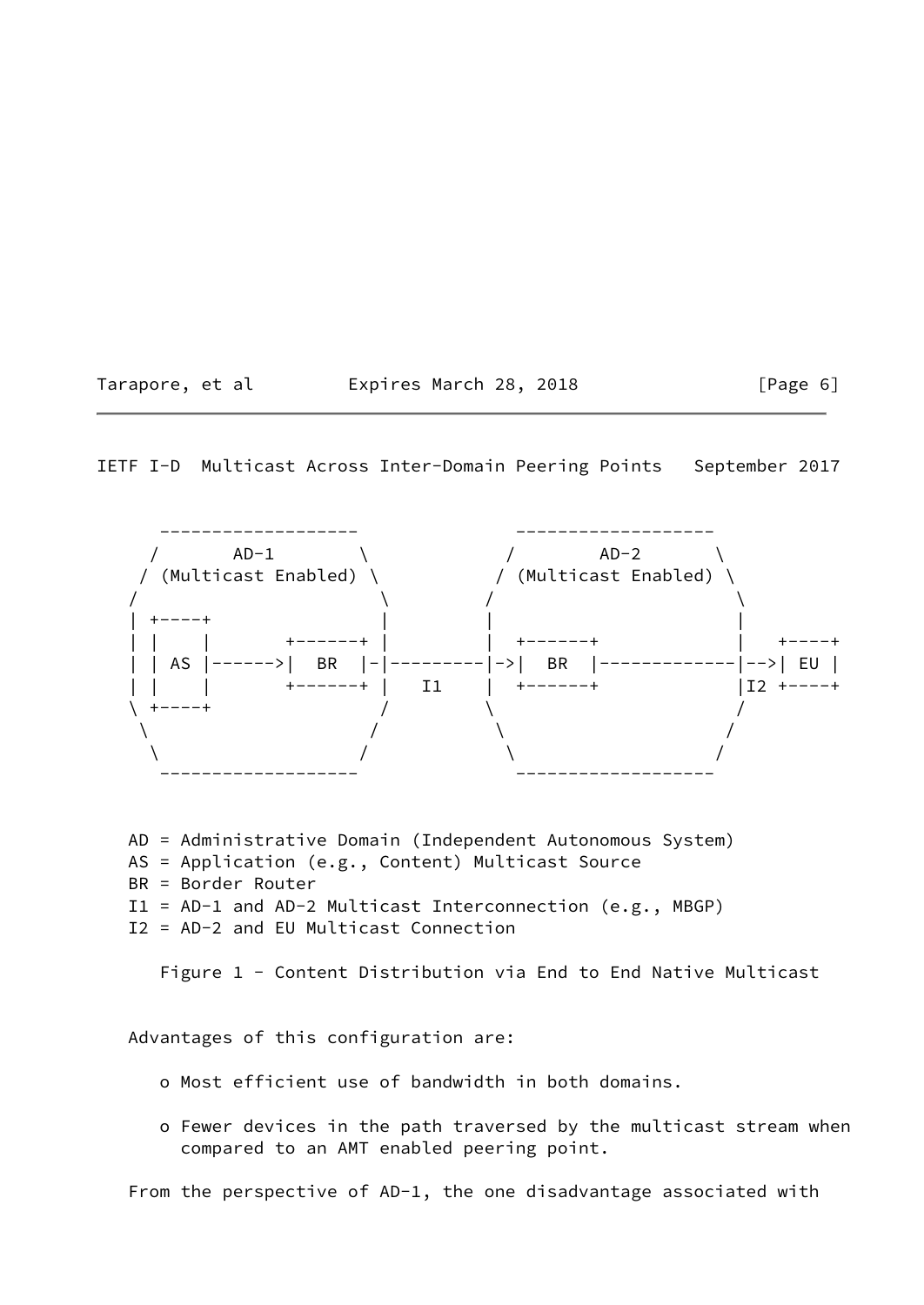native multicast into AD-2 instead of individual unicast to every EU in AD-2 is that it does not have the ability to count the number of End Users as well as the transmitted bytes delivered to them. This information is relevant from the perspective of customer billing and operational logs. It is assumed that such data will be collected by the application layer. The application layer mechanisms for generating this information need to be robust enough such that all pertinent requirements for the source provider and the AD operator are satisfactorily met. The specifics of these methods are beyond the scope of this document.

Architectural guidelines for this configuration are as follows:

 a. Dual homing for peering points between domains is recommended as a way to ensure reliability with full BGP table visibility.

| Tarapore, et al | Expires March 28, 2018 | [Page 7] |
|-----------------|------------------------|----------|
|-----------------|------------------------|----------|

<span id="page-7-0"></span>IETF I-D Multicast Across Inter-Domain Peering Points September 2017

- b. If the peering point between AD-1 and AD-2 is a controlled network environment, then bandwidth can be allocated accordingly by the two domains to permit the transit of non rate adaptive multicast traffic. If this is not the case, then it is recommended that the multicast traffic should support rate-adaption.
- c. The sending and receiving of multicast traffic between two domains is typically determined by local policies associated with each domain. For example, if AD-1 is a service provider and AD-2 is an enterprise, then AD-1 may support local policies for traffic delivery to, but not traffic reception from, AD-2. Another example is the use of a policy by which AD-1 delivers specified content to AD-2 only if such delivery has been accepted by contract.
- d. Relevant information on multicast streams delivered to End Users in AD-2 is assumed to be collected by available capabilities in the application layer. The precise nature and formats of the collected information will be determined by directives from the source owner and the domain operators.
- e. The interconnection of AD-1 and AD-2 should, at a minimum, follow guidelines for traffic filtering between autonomous systems [\[BCP38\]](#page-29-1). Filtering guidelines specific to the multicast control-plane and data-plane are described in [section 6.](#page-27-0)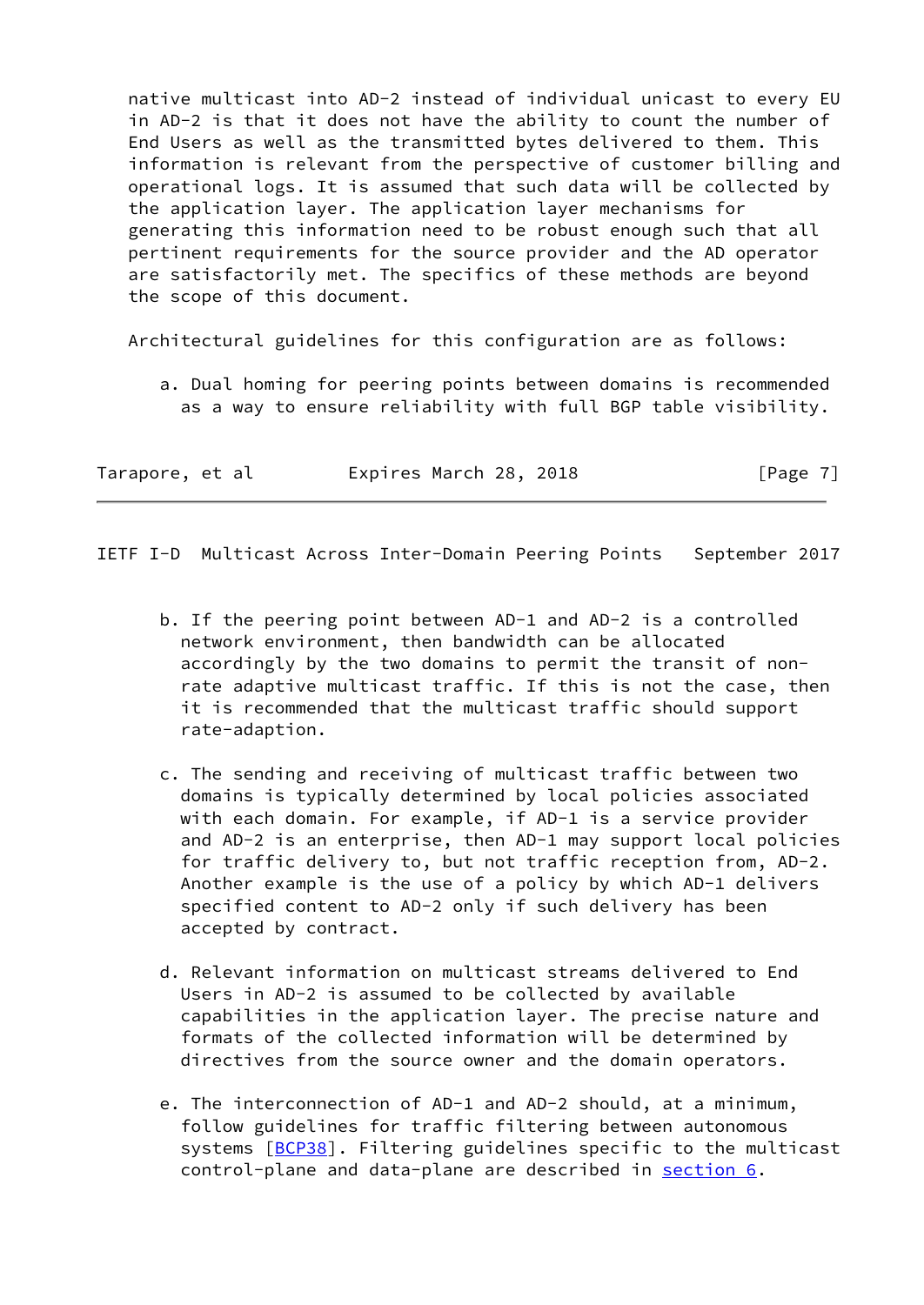3.2. Peering Point Enabled with GRE Tunnel

 The peering point is not native multicast enabled in this Use Case. There is a Generic Routing Encapsulation Tunnel provisioned over the peering point. In this case, the interconnection I1 between AD-1 and AD-2 in Figure 1 is multicast enabled via a Generic Routing Encapsulation Tunnel (GRE) [[RFC2784\]](https://datatracker.ietf.org/doc/pdf/rfc2784) and encapsulating the multicast protocols across the interface. The routing configuration is basically unchanged: Instead of BGP (SAFI2) across the native IP multicast link between AD-1 and AD-2, BGP (SAFI2) is now run across the GRE tunnel.

Advantages of this configuration:

| Tarapore, et al | Expires March 28, 2018 | [Page 8] |
|-----------------|------------------------|----------|
|-----------------|------------------------|----------|

<span id="page-8-0"></span>IETF I-D Multicast Across Inter-Domain Peering Points September 2017

- o Highly efficient use of bandwidth in both domains, although not as efficient as the fully native multicast Use Case.
- o Fewer devices in the path traversed by the multicast stream when compared to an AMT enabled peering point.
- o Ability to support only partial IP multicast deployments in AD- 1 and/or AD-2 (the two Border Routers in Figure 1 do not need to be the two "unicast" domain border routers; instead they can be anywhere in AD-1 and AD-2).
- o GRE is an existing technology and is relatively simple to implement.

Disadvantages of this configuration:

- o Per Use Case 3.1, current router technology cannot count the number of end users or the number bytes transmitted.
- o GRE tunnel requires manual configuration.
- o The GRE must be established prior to stream starting.
- o The GRE tunnel is often left pinned up.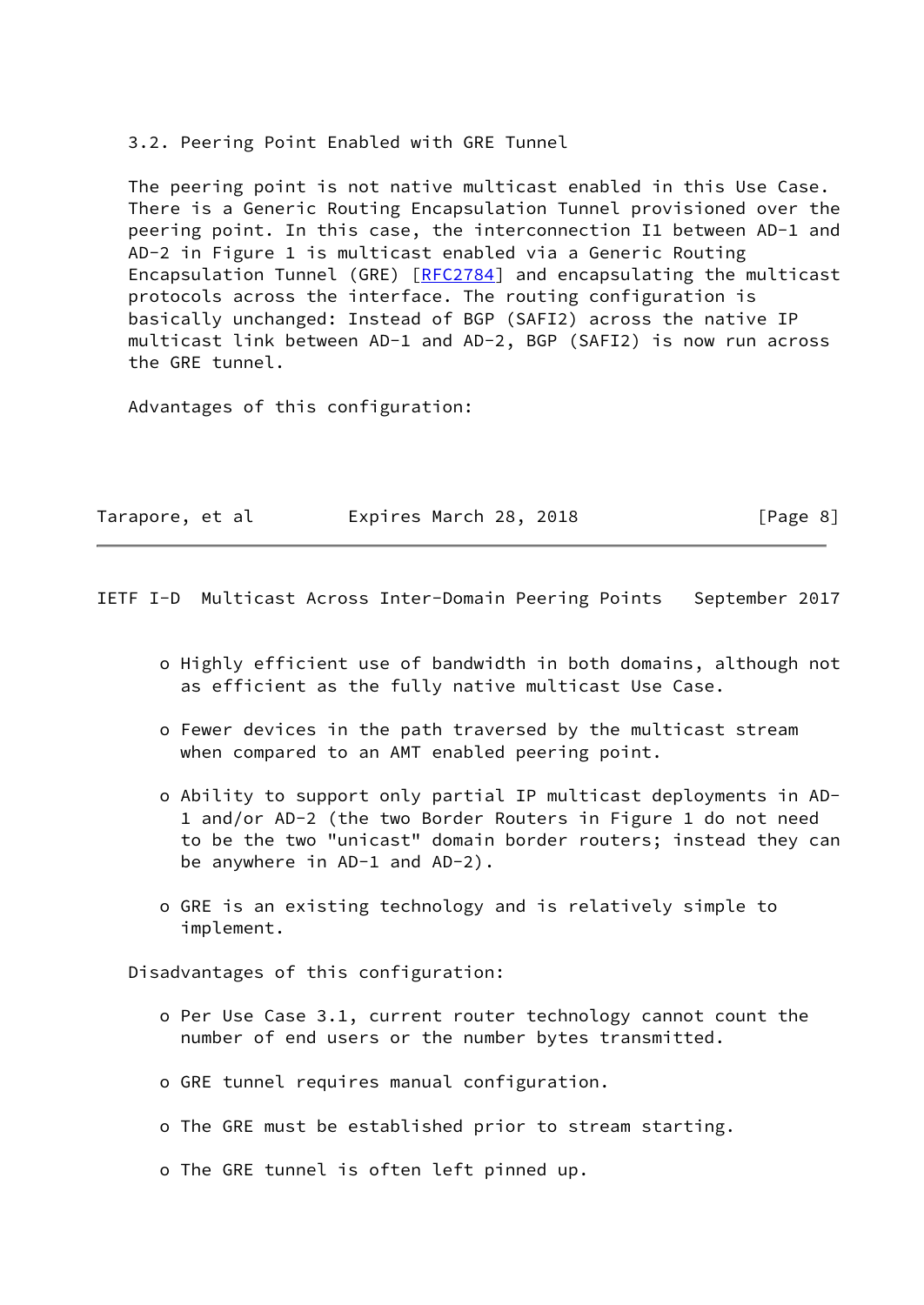Architectural guidelines for this configuration include the following:

 Guidelines (a) through (d) are the same as those described in Use Case 3.1. Two additional guidelines are as follows:

 e. GRE tunnels are typically configured manually between peering points to support multicast delivery between domains.

 f. It is recommended that the GRE tunnel (tunnel server) configuration in the source network is such that it only advertises the routes to the application sources and not to the entire network. This practice will prevent unauthorized delivery of applications through the tunnel (e.g., if application - e.g., content - is not part of an agreed inter-domain partnership).

 3.3. Peering Point Enabled with an AMT - Both Domains Multicast Enabled

 Both administrative domains in this Use Case are assumed to be native multicast enabled here; however, the peering point is not.

| Tarapore, et al | Expires March 28, 2018 | [Page 9] |
|-----------------|------------------------|----------|
|-----------------|------------------------|----------|

IETF I-D Multicast Across Inter-Domain Peering Points September 2017

 The peering point is enabled with an Automatic Multicast Tunnel. The basic configuration is depicted in Figure 2.



 AR = AMT Relay AG = AMT Gateway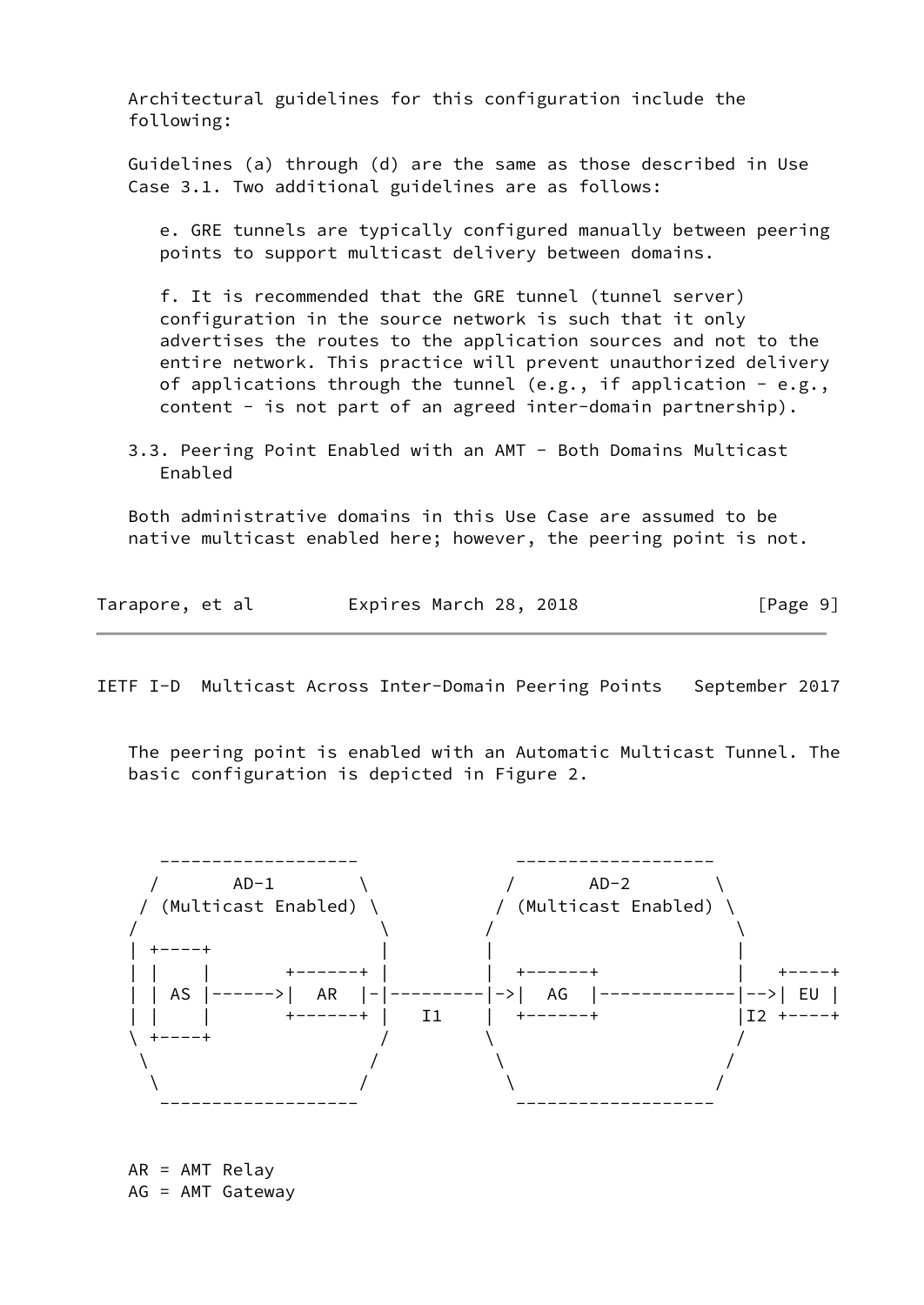I1 = AMT Interconnection between AD-1 and AD-2

I2 = AD-2 and EU Multicast Connection

Figure 2 - AMT Interconnection between AD-1 and AD-2

Advantages of this configuration:

- o Highly efficient use of bandwidth in AD-1.
- o AMT is an existing technology and is relatively simple to implement. Attractive properties of AMT include the following:
	- o Dynamic interconnection between Gateway-Relay pair across the peering point.
	- o Ability to serve clients and servers with differing policies.

Disadvantages of this configuration:

 o Per Use Case 3.1 (AD-2 is native multicast), current router technology cannot count the number of end users or the number of bytes transmitted to all end users.

| Tarapore, et al | Expires March 28, 2018 | [Page 10] |
|-----------------|------------------------|-----------|
|-----------------|------------------------|-----------|

<span id="page-10-0"></span>IETF I-D Multicast Across Inter-Domain Peering Points September 2017

- o Additional devices (AMT Gateway and Relay pairs) may be introduced into the path if these services are not incorporated in the existing routing nodes.
- o Currently undefined mechanisms for the AG to automatically select the optimal AR.

Architectural guidelines for this configuration are as follows:

 Guidelines (a) through (d) are the same as those described in Use Case 3.1. In addition,

 e. It is recommended that AMT Relay and Gateway pairs be configured at the peering points to support multicast delivery between domains. AMT tunnels will then configure dynamically across the peering points once the Gateway in AD-2 receives the (S, G) information from the EU.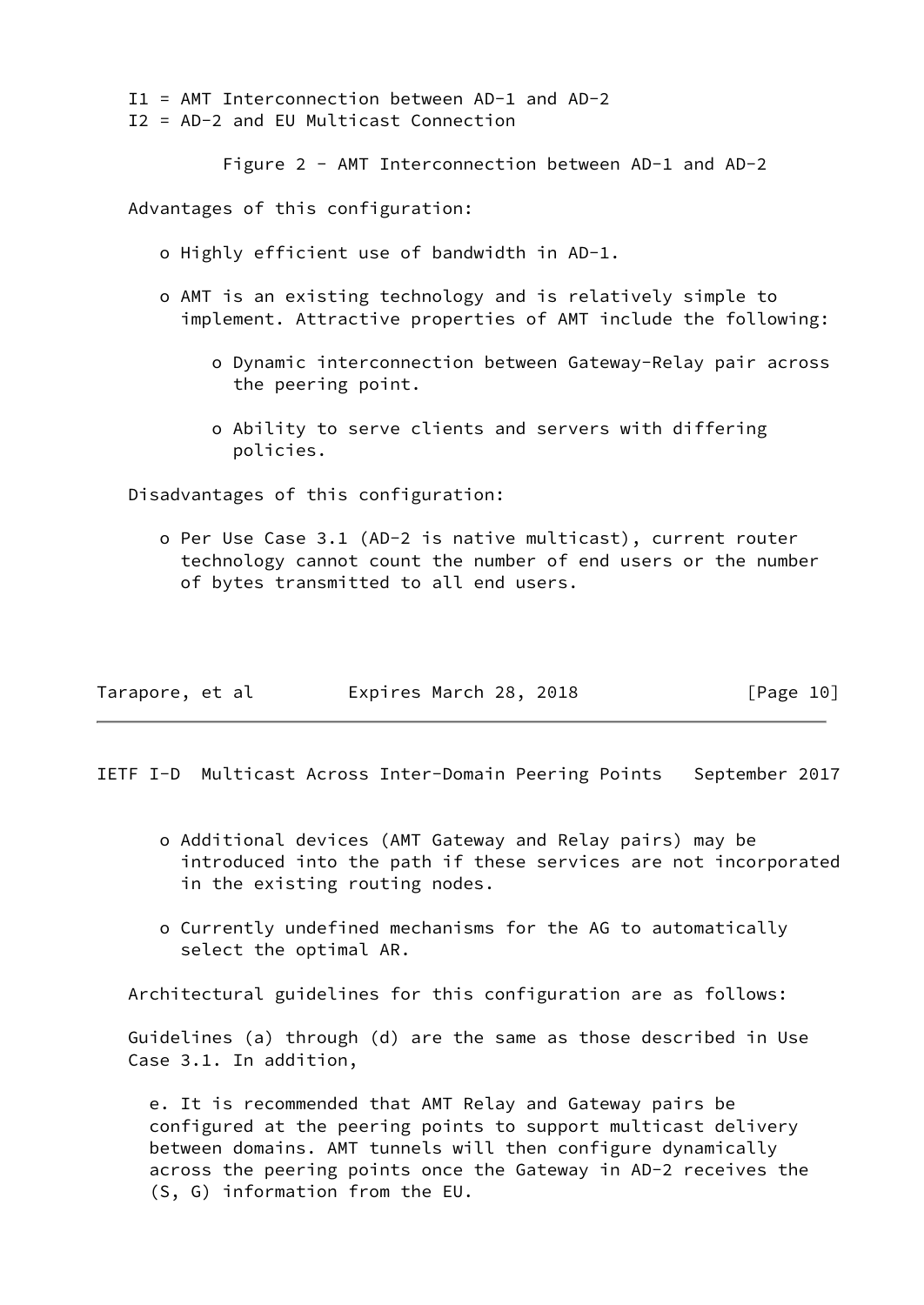3.4. Peering Point Enabled with an AMT - AD-2 Not Multicast Enabled

 In this AMT Use Case, the second administrative domain AD-2 is not multicast enabled. Hence, the interconnection between AD-2 and the End User is also not multicast enabled. This Use Case is depicted in Figure 3.



 AS = Application Multicast Source AR = AMT Relay EU/G = Gateway client embedded in EU device I2 = AMT Tunnel Connecting EU/G to AR in AD-1 through Non-Multicast Enabled AD-2.

| Tarapore, et al | Expires March 28, 2018 | [Page 11] |
|-----------------|------------------------|-----------|
|-----------------|------------------------|-----------|

IETF I-D Multicast Across Inter-Domain Peering Points September 2017

Figure 3 - AMT Tunnel Connecting AD-1 AMT Relay and EU Gateway

 This Use Case is equivalent to having unicast distribution of the application through AD-2. The total number of AMT tunnels would be equal to the total number of End Users requesting the application. The peering point thus needs to accommodate the total number of AMT tunnels between the two domains. Each AMT tunnel can provide the data usage associated with each End User.

Advantages of this configuration:

o Highly efficient use of bandwidth in AD-1.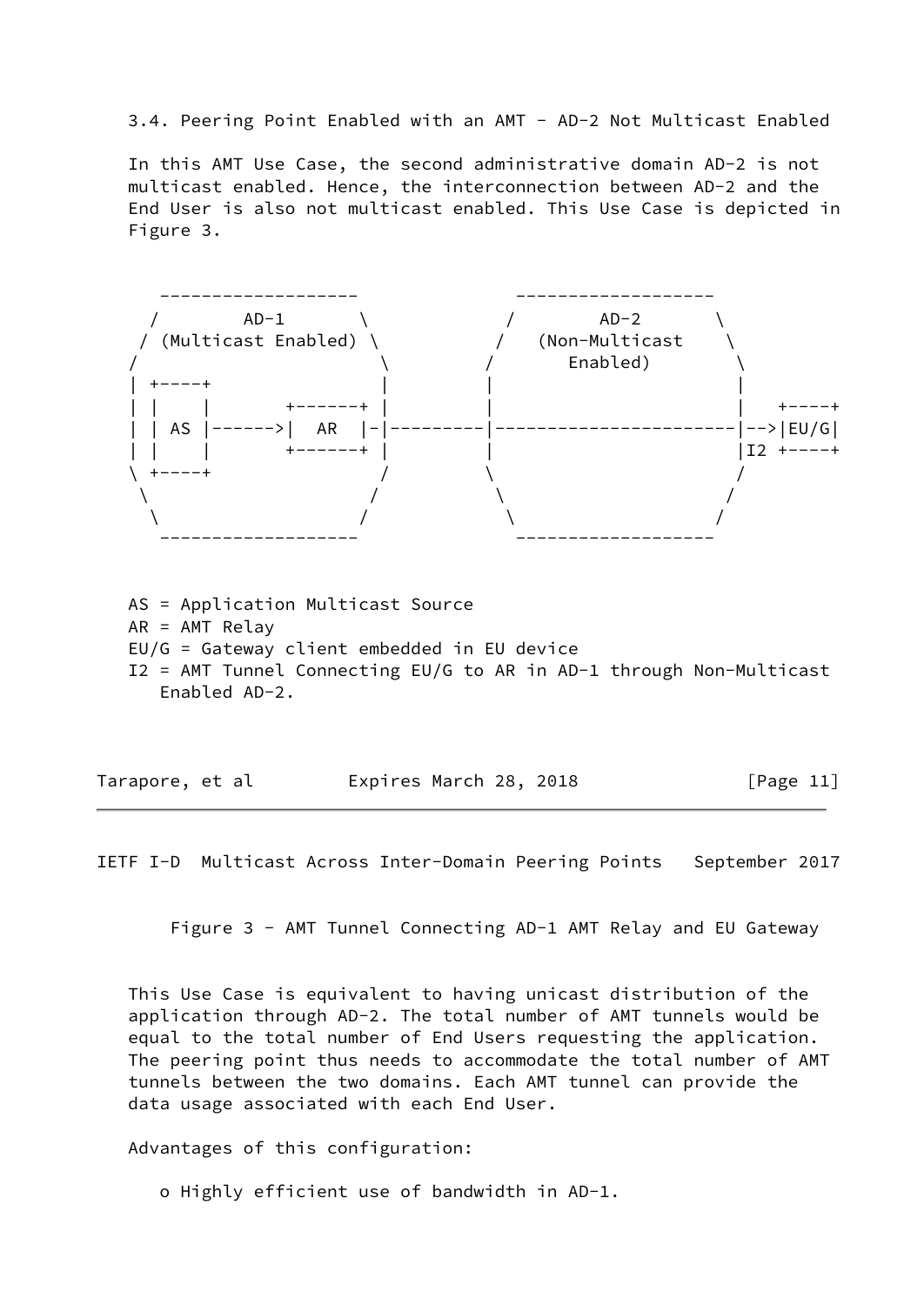- o AMT is an existing technology and is relatively simple to implement. Attractive properties of AMT include the following:
	- o Dynamic interconnection between Gateway-Relay pair across the peering point.
	- o Ability to serve clients and servers with differing policies.
- o Each AMT tunnel serves as a count for each End User and is also able to track data usage (bytes) delivered to the EU.

Disadvantages of this configuration:

- o Additional devices (AMT Gateway and Relay pairs) are introduced into the transport path.
- o Assuming multiple peering points between the domains, the EU Gateway needs to be able to find the "correct" AMT Relay in AD- 1.

Architectural guidelines for this configuration are as follows:

 Guidelines (a) through (c) are the same as those described in Use Case 3.1.

 d. It is recommended that proper procedures are implemented such that the AMT Gateway at the End User device is able to find the correct AMT Relay in AD-1 across the peering points. The application client in the EU device is expected to supply the (S, G) information to the Gateway for this purpose.

| Tarapore, et al |  |  | Expires March 28, 2018 |  |  |  | [Page 12] |  |
|-----------------|--|--|------------------------|--|--|--|-----------|--|
|-----------------|--|--|------------------------|--|--|--|-----------|--|

<span id="page-12-0"></span>IETF I-D Multicast Across Inter-Domain Peering Points September 2017

 e. The AMT tunnel capabilities are expected to be sufficient for the purpose of collecting relevant information on the multicast streams delivered to End Users in AD-2.

3.5. AD-2 Not Multicast Enabled - Multiple AMT Tunnels Through AD-2

This is a variation of Use Case 3.4 as follows: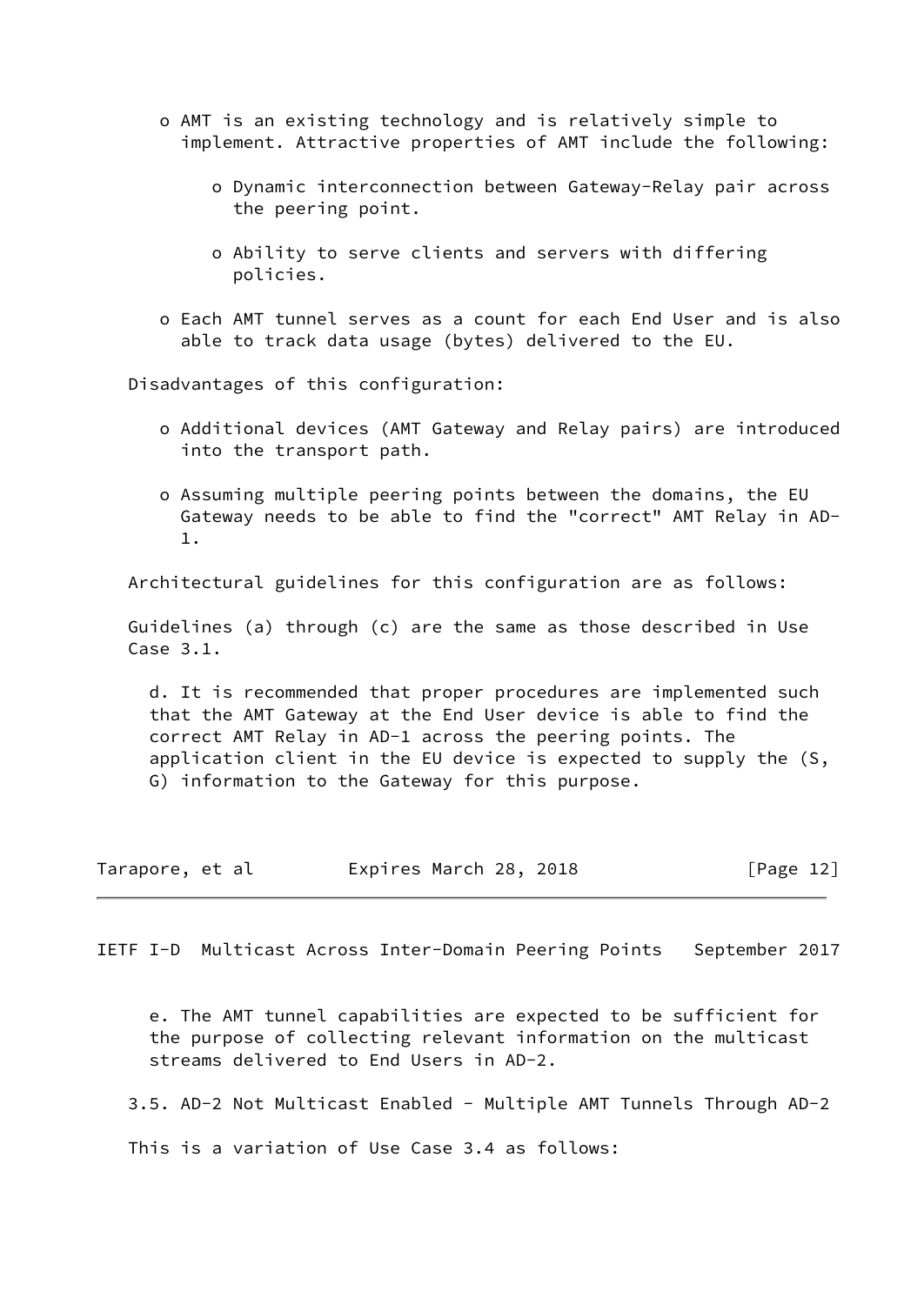

 AS = Application Source AR = AMT Relay in AD-1 AGAR1 = AMT Gateway/Relay node in AD-2 across Peering Point I1 = AMT Tunnel Connecting AR in AD-1 to GW in AGAR1 in AD-2 AGAR2 = AMT Gateway/Relay node at AD-2 Network Edge I2 = AMT Tunnel Connecting Relay in AGAR1 to GW in AGAR2 EU/G = Gateway client embedded in EU device I3 = AMT Tunnel Connecting EU/G to AR in AGAR2

Figure 4 - AMT Tunnel Connecting AD-1 AMT Relay and EU Gateway

 Use Case 3.4 results in several long AMT tunnels crossing the entire network of AD-2 linking the EU device and the AMT Relay in AD-1 through the peering point. Depending on the number of End Users, there is a likelihood of an unacceptably large number of AMT tunnels - and unicast streams - through the peering point. This situation can be alleviated as follows:

 o Provisioning of strategically located AMT nodes at the edges of AD-2. An AMT node comprises co-location of an AMT Gateway and

| Tarapore, et al | Expires March 28, 2018 |  | [Page 13] |
|-----------------|------------------------|--|-----------|
|-----------------|------------------------|--|-----------|

IETF I-D Multicast Across Inter-Domain Peering Points September 2017

 an AMT Relay. One such node is at the AD-2 side of the peering point (node AGAR1 in Figure 4).

o Single AMT tunnel established across peering point linking AMT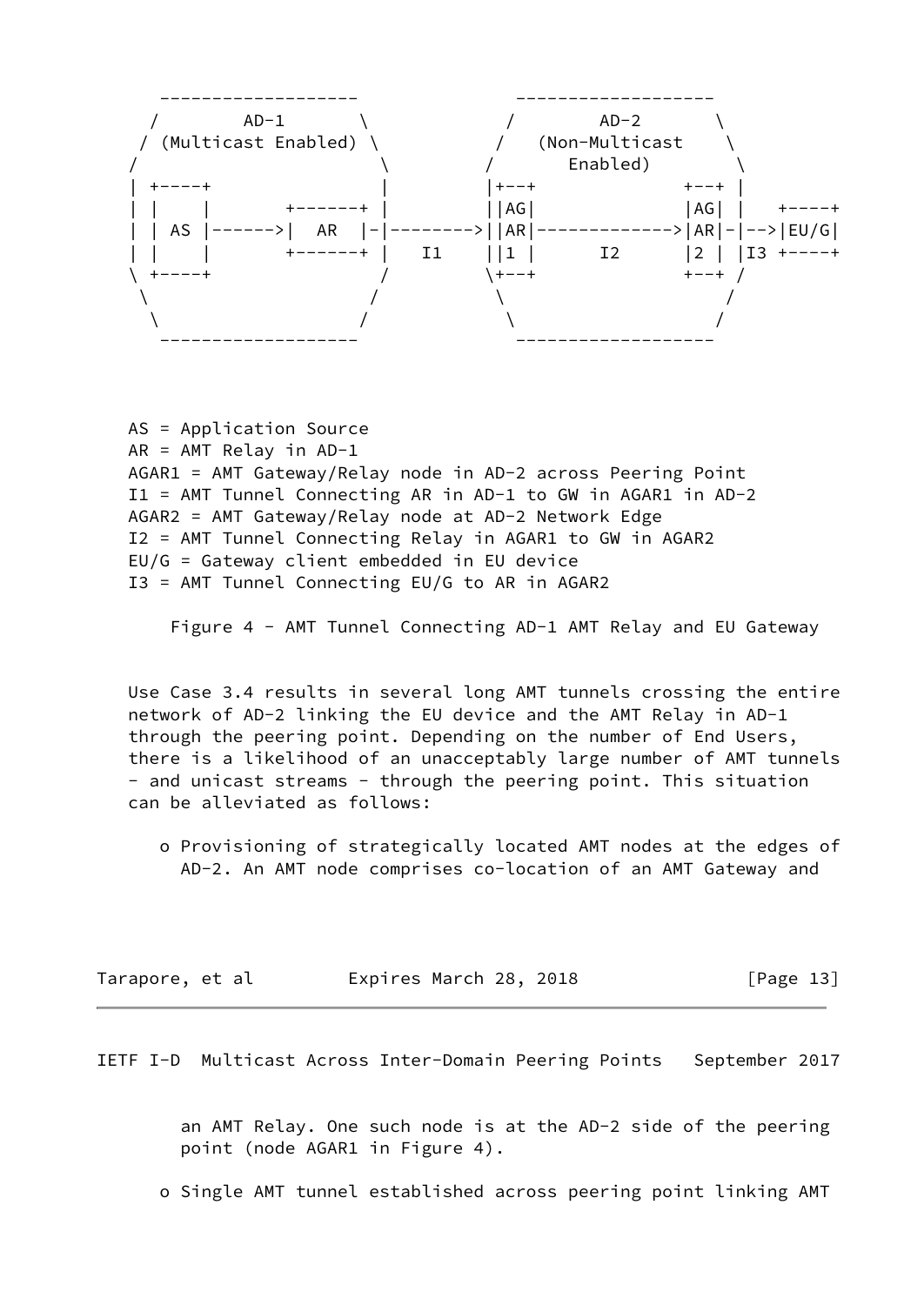Relay in AD-1 to the AMT Gateway in the AMT node AGAR1 in AD-2.

- o AMT tunnels linking AMT node AGAR1 at peering point in AD-2 to other AMT nodes located at the edges of AD-2: e.g., AMT tunnel I2 linking AMT Relay in AGAR1 to AMT Gateway in AMT node AGAR2 in Figure 4.
- o AMT tunnels linking EU device (via Gateway client embedded in device) and AMT Relay in appropriate AMT node at edge of AD-2: e.g., I3 linking EU Gateway in device to AMT Relay in AMT node AGAR2.

 The advantage for such a chained set of AMT tunnels is that the total number of unicast streams across AD-2 is significantly reduced, thus freeing up bandwidth. Additionally, there will be a single unicast stream across the peering point instead of possibly, an unacceptably large number of such streams per Use Case 3.4. However, this implies that several AMT tunnels will need to be dynamically configured by the various AMT Gateways based solely on the (S,G) information received from the application client at the EU device. A suitable mechanism for such dynamic configurations is therefore critical.

Architectural guidelines for this configuration are as follows:

 Guidelines (a) through (c) are the same as those described in Use Case 3.1.

 d. It is recommended that proper procedures are implemented such that the various AMT Gateways (at the End User devices and the AMT nodes in AD-2) are able to find the correct AMT Relay in other AMT nodes as appropriate. The application client in the EU device is expected to supply the (S, G) information to the Gateway for this purpose.

 e. The AMT tunnel capabilities are expected to be sufficient for the purpose of collecting relevant information on the multicast streams delivered to End Users in AD-2.

Tarapore, et al expires March 28, 2018 [Page 14]

<span id="page-14-0"></span>IETF I-D Multicast Across Inter-Domain Peering Points September 2017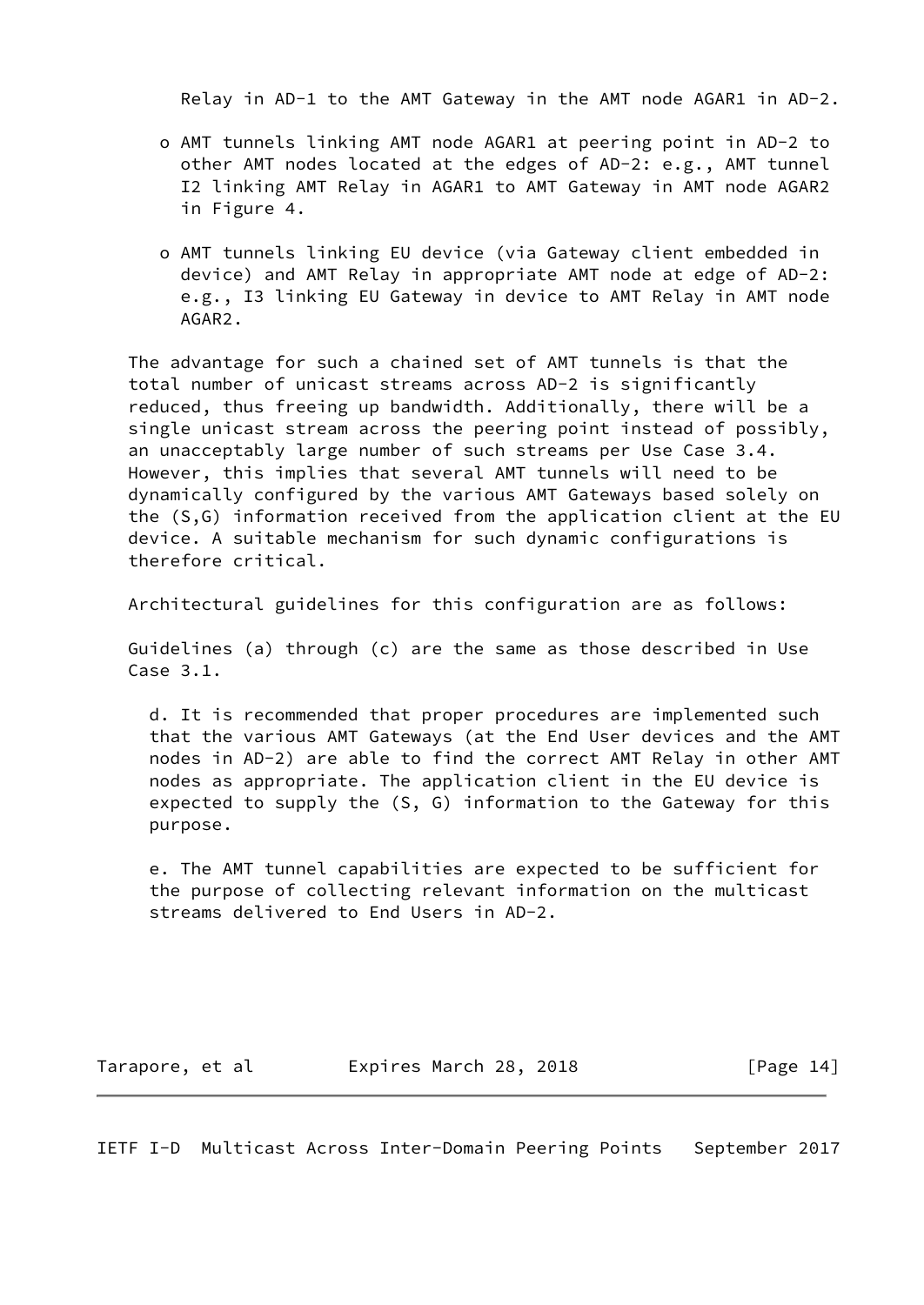# <span id="page-15-0"></span>[4](#page-15-0). Functional Guidelines

 Supporting functions and related interfaces over the peering point that enable the multicast transport of the application are listed in this section. Critical information parameters that need to be exchanged in support of these functions are enumerated, along with guidelines as appropriate. Specific interface functions for consideration are as follows.

# 4.1. Network Interconnection Transport and Security Guidelines

 The term "Network Interconnection Transport" refers to the interconnection points between the two Administrative Domains. The following is a representative set of attributes that will need to be agreed to between the two administrative domains to support multicast delivery.

- o Number of Peering Points.
- o Peering Point Addresses and Locations.
- o Connection Type Dedicated for Multicast delivery or shared with other services.
- o Connection Mode Direct connectivity between the two AD's or via another ISP.
- o Peering Point Protocol Support Multicast protocols that will be used for multicast delivery will need to be supported at these points. Examples of protocols include eBGP [[RFC4760](https://datatracker.ietf.org/doc/pdf/rfc4760)] and MBGP [[RFC4760](https://datatracker.ietf.org/doc/pdf/rfc4760)].
- o Bandwidth Allocation If shared with other services, then there needs to be a determination of the share of bandwidth reserved for multicast delivery. When determining the appropriate bandwidth allocation, parties should consider use of a multicast protocol suitable for live video streaming that is consistent with Congestion Control Principles [[BCP41\]](#page-29-2).
- o QoS Requirements Delay/latency specifications that need to be specified in an SLA.
- o AD Roles and Responsibilities the role played by each AD for provisioning and maintaining the set of peering points to support multicast delivery.

| Tarapore, et al | Expires March 28, 2018 | [Page $15$ ] |
|-----------------|------------------------|--------------|
|-----------------|------------------------|--------------|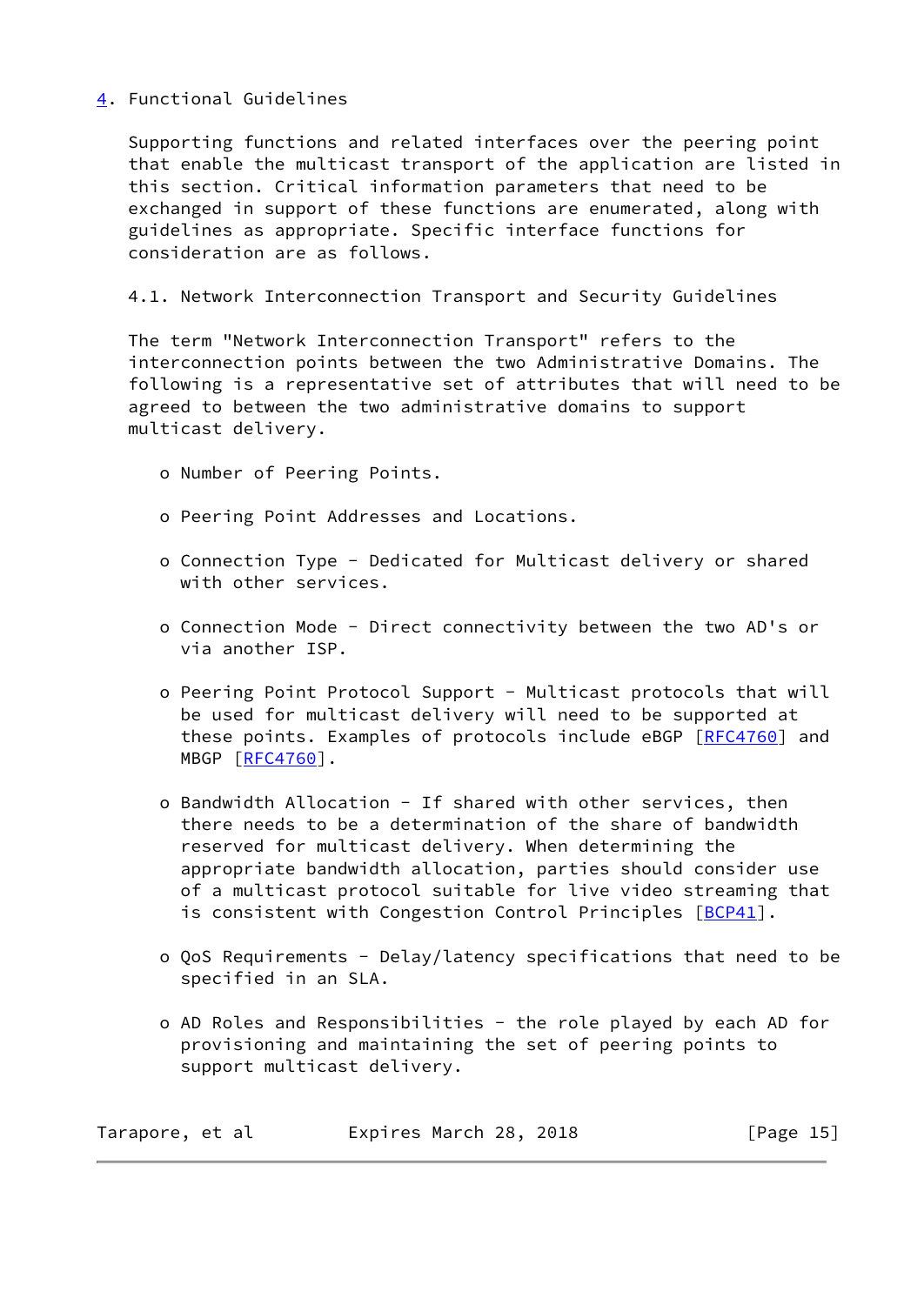<span id="page-16-0"></span>4.2. Routing Aspects and Related Guidelines

The main objective for multicast delivery routing is to ensure that the End User receives the multicast stream from the "most optimal" source [\[INF\\_ATIS\\_10](#page-29-3)] which typically:

- o Maximizes the multicast portion of the transport and minimizes any unicast portion of the delivery, and
- o Minimizes the overall combined network(s) route distance.

 This routing objective applies to both Native and AMT; the actual methodology of the solution will be different for each. Regardless, the routing solution is expected:

- o To be scalable,
- o To avoid/minimize new protocol development or modifications, and
- o To be robust enough to achieve high reliability and automatically adjust to changes/problems in the multicast infrastructure.

 For both Native and AMT environments, having a source as close as possible to the EU network is most desirable; therefore, in some cases, an AD may prefer to have multiple sources near different peering points. However, that is entirely an implementation issue.

4.2.1 Native Multicast Routing Aspects

 Native multicast simply requires that the Administrative Domains coordinate and advertise the correct source address(es) at their network interconnection peering points(i.e., border routers). An example of multicast delivery via a Native Multicast process across two Administrative Domains is as follows assuming that the interconnecting peering points are also multicast enabled:

 o Appropriate information is obtained by the EU client who is a subscriber to AD-2 (see Use Case 3.1). This information is in the form of metadata and it contains instructions directing the EU client to launch an appropriate application if necessary, as well as additional information for the application about the source location and the group (or stream) id in the form of the "S,G" data. The "S" portion provides the name or IP address of the source of the multicast stream. The metadata may also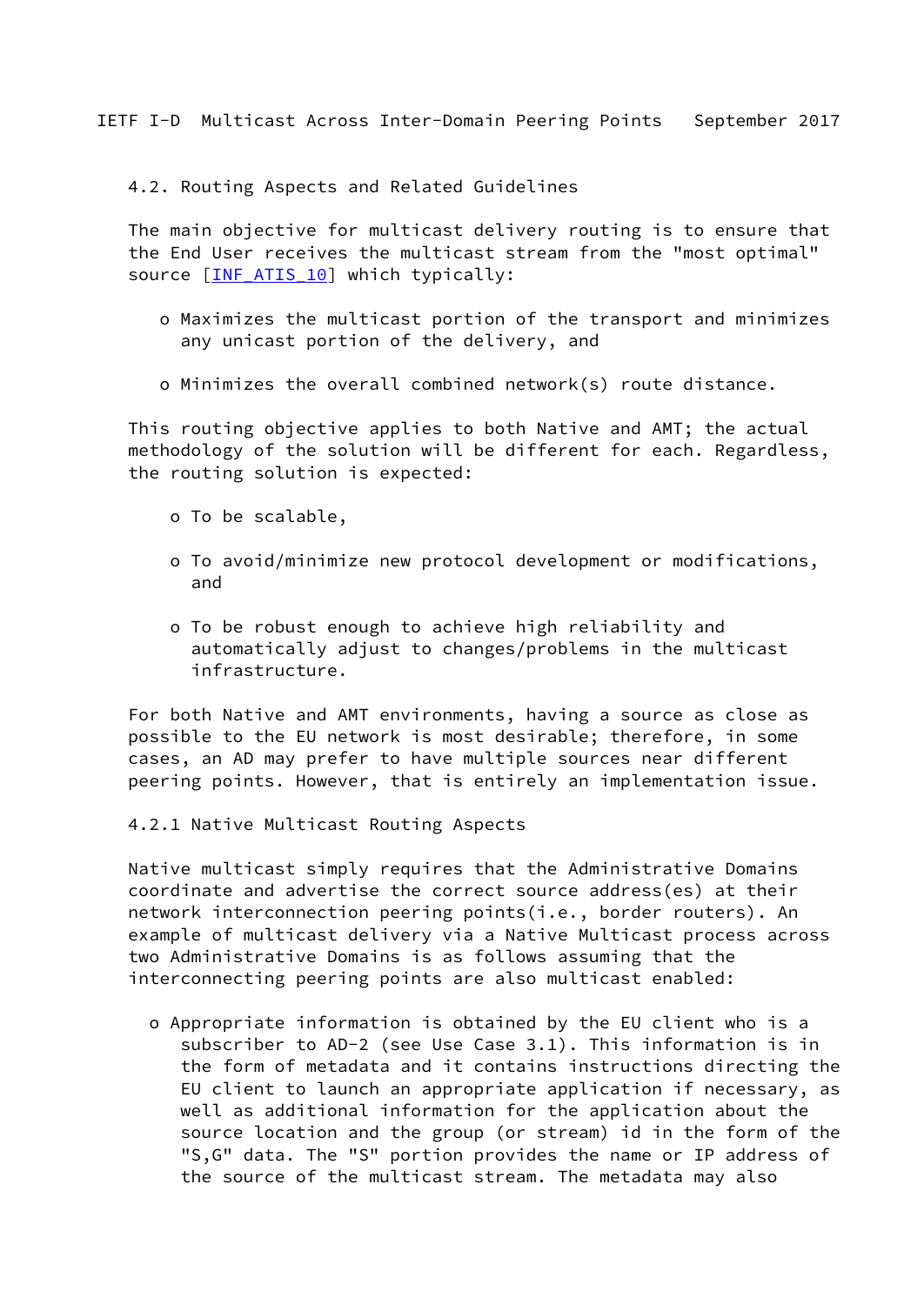<span id="page-17-0"></span> contain alternate delivery information such as specifying the unicast address of the stream.

- o The client uses the join message with S,G to join the multicast stream [\[RFC4604](https://datatracker.ietf.org/doc/pdf/rfc4604)].
- To facilitate this process, the two AD's need to do the following:
	- o Advertise the source id(s) over the Peering Points.
	- o Exchange relevant Peering Point information such as Capacity and Utilization.
	- o Implement compatible multicast protocols to ensure proper multicast delivery across the peering points.

4.2.2 GRE Tunnel over Interconnecting Peering Point

 If the interconnecting peering point is not multicast enabled and both AD's are multicast enabled, then a simple solution is to provision a GRE tunnel between the two AD's - see Use Case 3.2.2. The termination points of the tunnel will usually be a network engineering decision, but generally will be between the border routers or even between the AD 2 border router and the AD 1 source (or source access router). The GRE tunnel would allow end-to-end native multicast or AMT multicast to traverse the interface. Coordination and advertisement of the source IP is still required.

 The two AD's need to follow the same process as described in 4.2.1 to facilitate multicast delivery across the Peering Points.

4.2.3 Routing Aspects with AMT Tunnels

 Unlike Native Multicast (with or without GRE), an AMT Multicast environment is more complex. It presents a dual layered problem because there are two criteria that should be simultaneously met:

- o Find the closest AMT relay to the end-user that also has multicast connectivity to the content source, and
- o Minimize the AMT unicast tunnel distance.

There are essentially two components to the AMT specification: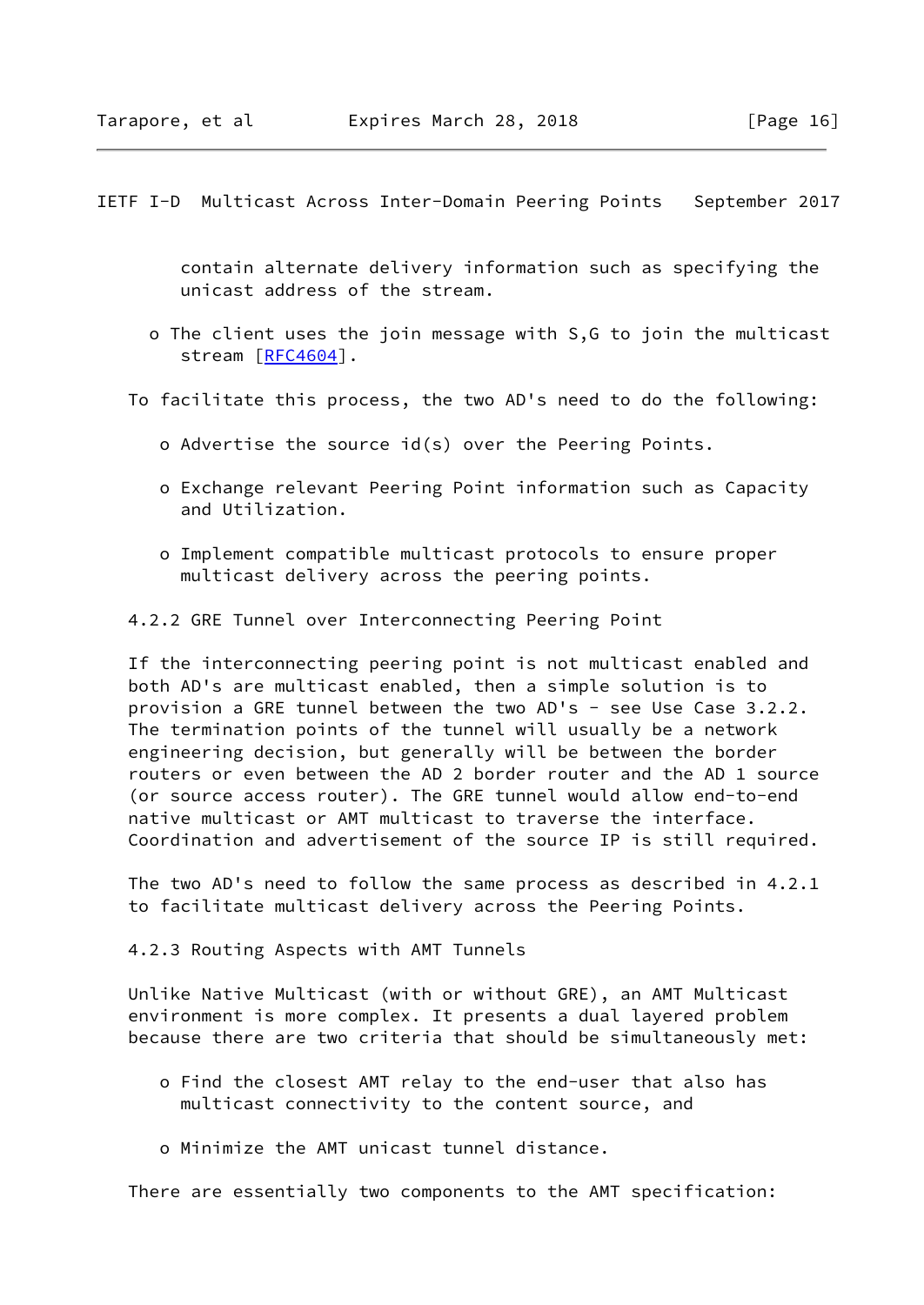- o AMT Relays: These serve the purpose of tunneling UDP multicast traffic to the receivers (i.e., End-Points). The AMT Relay will receive the traffic natively from the multicast media source and will replicate the stream on behalf of the downstream AMT Gateways, encapsulating the multicast packets into unicast packets and sending them over the tunnel toward the AMT Gateway. In addition, the AMT Relay may perform various usage and activity statistics collection. This results in moving the replication point closer to the end user, and cuts down on traffic across the network. Thus, the linear costs of adding unicast subscribers can be avoided. However, unicast replication is still required for each requesting End-Point within the unicast-only network.
- o AMT Gateway (GW): The Gateway will reside on an End-Point this may be a Personal Computer (PC) or a Set Top Box (STB). The AMT Gateway receives join and leave requests from the Application via an Application Programming Interface (API). In this manner, the Gateway allows the End-Point to conduct itself as a true Multicast End-Point. The AMT Gateway will encapsulate AMT messages into UDP packets and send them through a tunnel (across the unicast-only infrastructure) to the AMT Relay.

The simplest AMT Use Case ( $section 3.3$ ) involves peering points that are not multicast enabled between two multicast enabled AD's. An AMT tunnel is deployed between an AMT Relay on the AD 1 side of the peering point and an AMT Gateway on the AD 2 side of the peering point. One advantage to this arrangement is that the tunnel is established on an as needed basis and need not be a provisioned element. The two AD's can coordinate and advertise special AMT Relay Anycast addresses with each other. Alternately, they may decide to simply provision Relay addresses, though this would not be an optimal solution in terms of scalability.

 Use Cases 3.4 and 3.5 describe more complicated AMT situations as AD-2 is not multicast enabled. For these cases, the End User device needs to be able to setup an AMT tunnel in the most optimal manner. There are many methods by which relay selection can be done including the use of DNS based queries and static lookup tables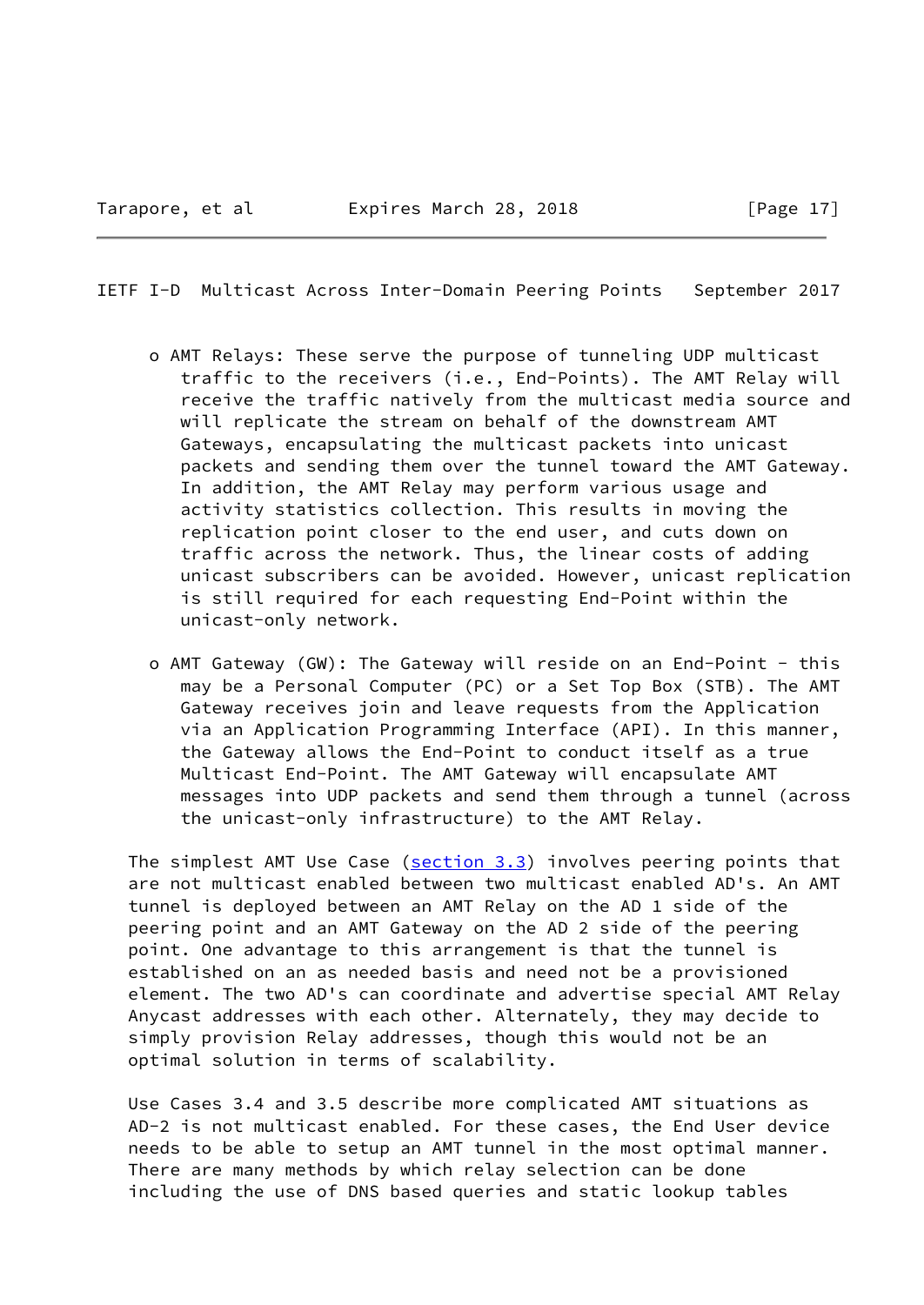[\[RFC7450](https://datatracker.ietf.org/doc/pdf/rfc7450)]. The choice of the method is implementation dependent and is up to the network operators. Comparison of various methods is out of scope for this document; it is for further study.

 An illustrative example of a relay selection based on DNS queries and Anycast IP addresses process for Use Cases 3.4 and 3.5 is described here. Using an Anycast IP address for AMT Relays allows for all AMT Gateways to find the "closest" AMT Relay - the nearest

| Tarapore, et al | Expires March 28, 2018 | [Page 18] |
|-----------------|------------------------|-----------|
|-----------------|------------------------|-----------|

IETF I-D Multicast Across Inter-Domain Peering Points September 2017

 edge of the multicast topology of the source. Note that this is strictly illustrative; the choice of the method is up to the network operators. The basic process is as follows:

- o Appropriate metadata is obtained by the EU client application. The metadata contains instructions directing the EU client to an ordered list of particular destinations to seek the requested stream and, for multicast, specifies the source location and the group (or stream) ID in the form of the "S,G" data. The "S" portion provides the URI (name or IP address) of the source of the multicast stream and the "G" identifies the particular stream originated by that source. The metadata may also contain alternate delivery information such as the address of the unicast form of the content to be used, for example, if the multicast stream becomes unavailable.
- o Using the information from the metadata, and possibly information provisioned directly in the EU client, a DNS query is initiated in order to connect the EU client/AMT Gateway to an AMT Relay.
- o Query results are obtained, and may return an Anycast address or a specific unicast address of a relay. Multiple relays will typically exist. The Anycast address is a routable "pseudo address" shared among the relays that can gain multicast access to the source.
- o If a specific IP address unique to a relay was not obtained, the AMT Gateway then sends a message (e.g., the discovery message) to the Anycast address such that the network is making the routing choice of particular relay - e.g., closest relay to the EU. (Note that in IPv6 there is a specific Anycast format and Anycast is inherent in IPv6 routing, whereas in IPv4 Anycast is handled via provisioning in the network. Details are out of scope for this document.)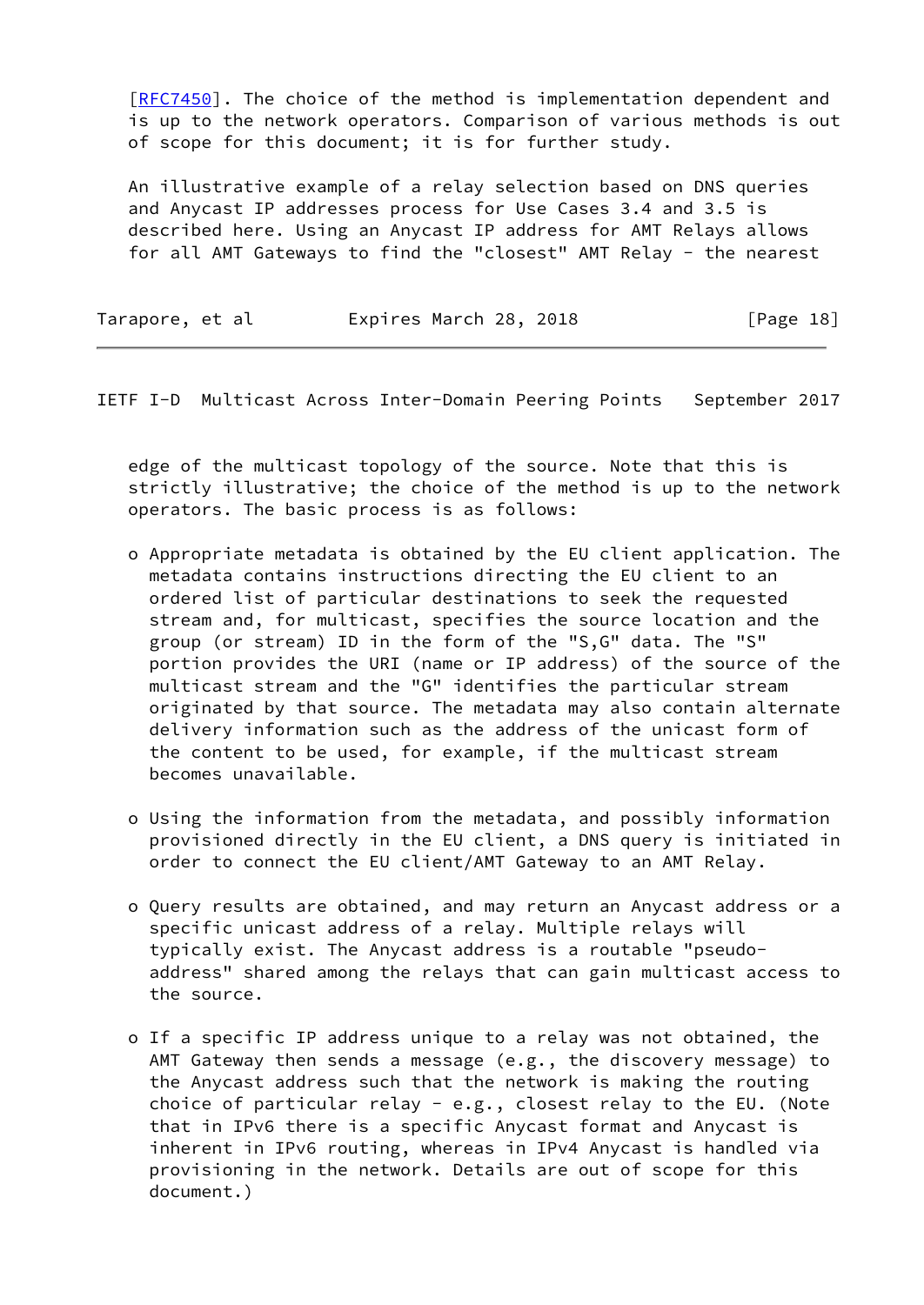- o The contacted AMT Relay then returns its specific unicast IP address (after which the Anycast address is no longer required). Variations may exist as well.
- o The AMT Gateway uses that unicast IP address to initiate a three way handshake with the AMT Relay.
- o AMT Gateway provides "S,G" to the AMT Relay (embedded in AMT protocol messages).

<span id="page-20-0"></span>

| Tarapore, et al | Expires March 28, 2018 | [Page 19] |
|-----------------|------------------------|-----------|
|-----------------|------------------------|-----------|

- o AMT Relay receives the "S,G" information and uses the S,G to join the appropriate multicast stream, if it has not already subscribed to that stream.
- o AMT Relay encapsulates the multicast stream into the tunnel between the Relay and the Gateway, providing the requested content to the EU.

4.3. Back Office Functions - Provisioning and Logging Guidelines

Back Office refers to the following:

- o Servers and Content Management systems that support the delivery of applications via multicast and interactions between AD's.
- o Functionality associated with logging, reporting, ordering, provisioning, maintenance, service assurance, settlement, etc.

4.3.1 Provisioning Guidelines

 Resources for basic connectivity between AD's Providers need to be provisioned as follows:

- o Sufficient capacity must be provisioned to support multicast-based delivery across AD's.
- o Sufficient capacity must be provisioned for connectivity between all supporting back-offices of the AD's as appropriate. This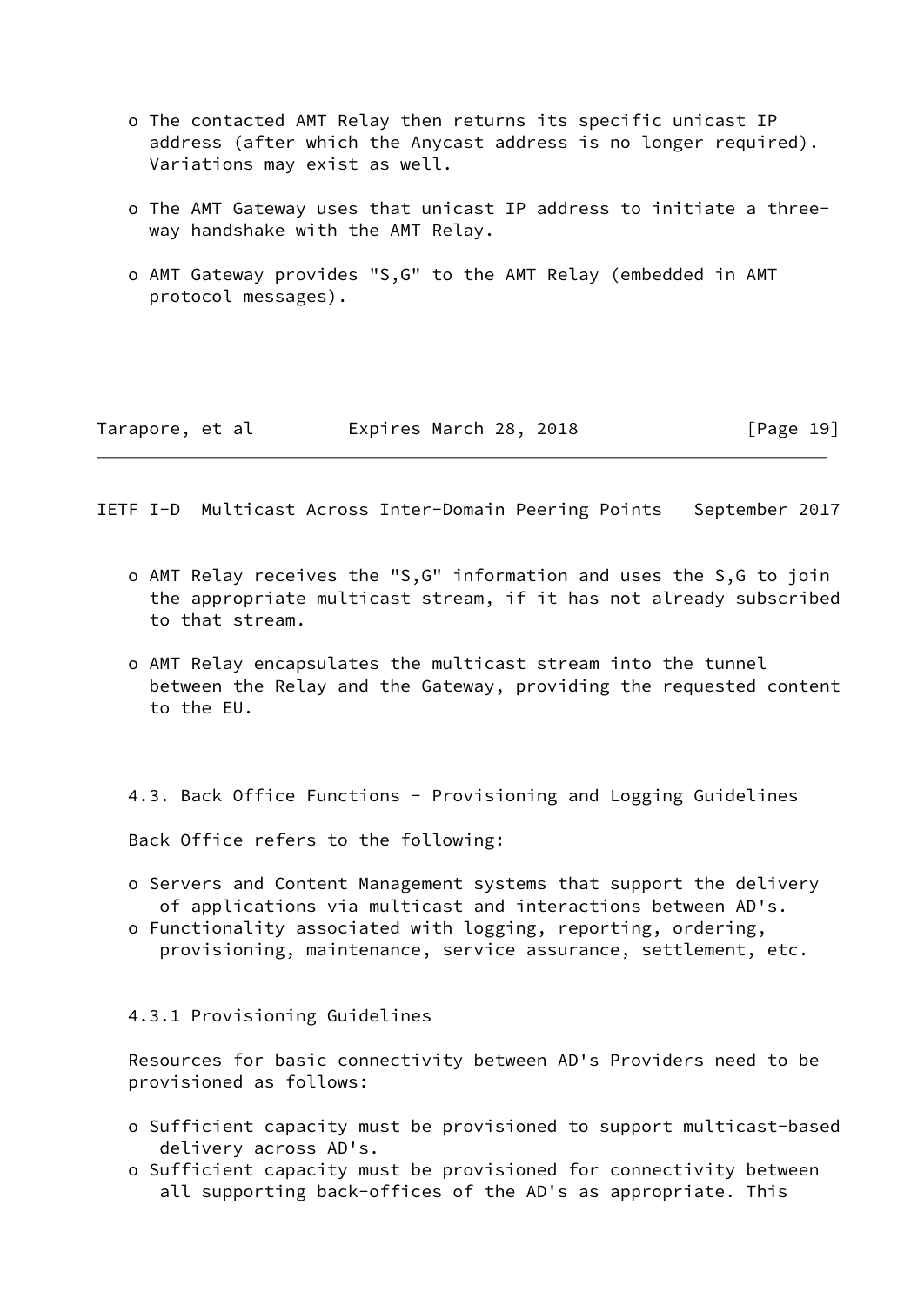includes activating proper security treatment for these back office connections (gateways, firewalls, etc) as appropriate. o Routing protocols as needed, e.g. configuring routers to support

these.

 Provisioning aspects related to Multicast-Based inter-domain delivery are as follows.

 The ability to receive requested application via multicast is triggered via receipt of the necessary metadata. Hence, this metadata must be provided to the EU regarding multicast URL - and unicast fallback if applicable. AD-2 must enable the delivery of this metadata to the EU and provision appropriate resources for this purpose.

| Tarapore, et al | Expires March 28, 2018 | [Page 20] |
|-----------------|------------------------|-----------|
|                 |                        |           |

IETF I-D Multicast Across Inter-Domain Peering Points September 2017

 Native multicast functionality is assumed to be available across many ISP backbones, peering and access networks. If, however, native multicast is not an option (Use Cases 3.4 and 3.5), then:

- o EU must have multicast client to use AMT multicast obtained either from Application Source (per agreement with AD-1) or from AD-1 or AD-2 (if delegated by the Application Source).
- o If provided by AD-1/AD-2, then the EU could be redirected to a client download site (note: this could be an Application Source site). If provided by the Application Source, then this Source would have to coordinate with AD-1 to ensure the proper client is provided (assuming multiple possible clients).
- o Where AMT Gateways support different application sets, all AD-2 AMT Relays need to be provisioned with all source & group addresses for streams it is allowed to join.
- o DNS across each AD must be provisioned to enable a client GW to locate the optimal AMT Relay (i.e. longest multicast path and shortest unicast tunnel) with connectivity to the content's multicast source.

 Provisioning Aspects Related to Operations and Customer Care are stated as follows.

 Each AD provider is assumed to provision operations and customer care access to their own systems.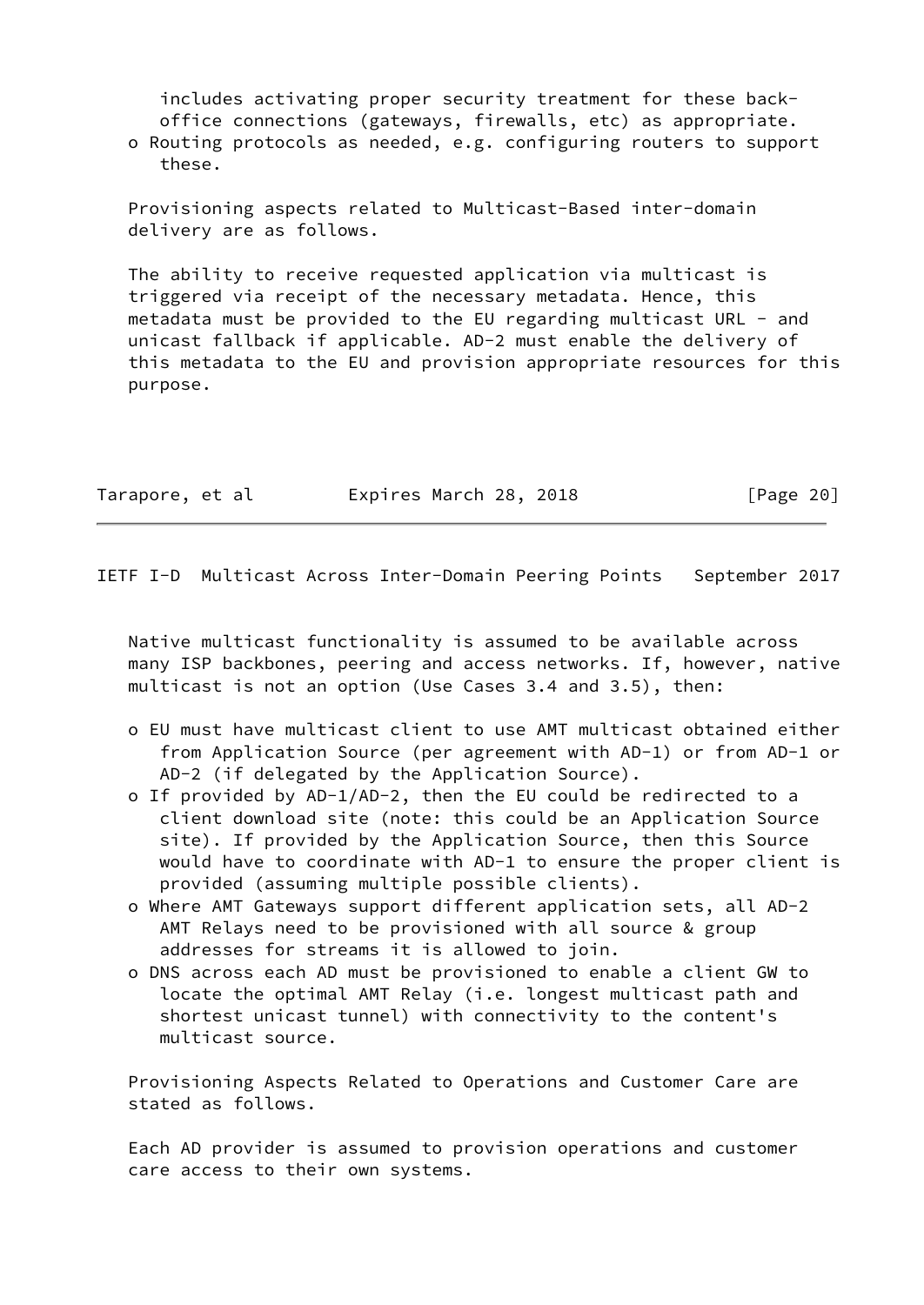AD-1's operations and customer care functions must have visibility to what is happening in AD-2's network or to the service provided by AD-2, sufficient to verify their mutual goals and operations, e.g. to know how the EU's are being served. This can be done in two ways:

- o Automated interfaces are built between AD-1 and AD-2 such that operations and customer care continue using their own systems. This requires coordination between the two AD's with appropriate provisioning of necessary resources.
- o AD-1's operations and customer care personnel are provided access directly to AD-2's system. In this scenario, additional provisioning in these systems will be needed to provide necessary access. Additional provisioning must be agreed to by the two AD's to support this option.

| Tarapore, et al | Expires March 28, 2018 | [Page $21$ ] |
|-----------------|------------------------|--------------|
|-----------------|------------------------|--------------|

<span id="page-22-0"></span>IETF I-D Multicast Across Inter-Domain Peering Points September 2017

4.3.2 Application Accounting Guidelines

 All interactions between pairs of AD's can be discovered and/or be associated with the account(s) utilized for delivered applications. Supporting guidelines are as follows:

- o A unique identifier is recommended to designate each master account.
- o AD-2 is expected to set up "accounts" (logical facility generally protected by login/password/credentials) for use by AD-1. Multiple accounts and multiple types/partitions of accounts can apply, e.g. customer accounts, security accounts, etc.

4.3.3 Log Management Guidelines

 Successful delivery of applications via multicast between pairs of interconnecting AD's requires that appropriate logs will be exchanged between them in support. Associated guidelines are as follows.

 AD-2 needs to supply logs to AD-1 per existing contract(s). Examples of log types include the following:

o Usage information logs at aggregate level.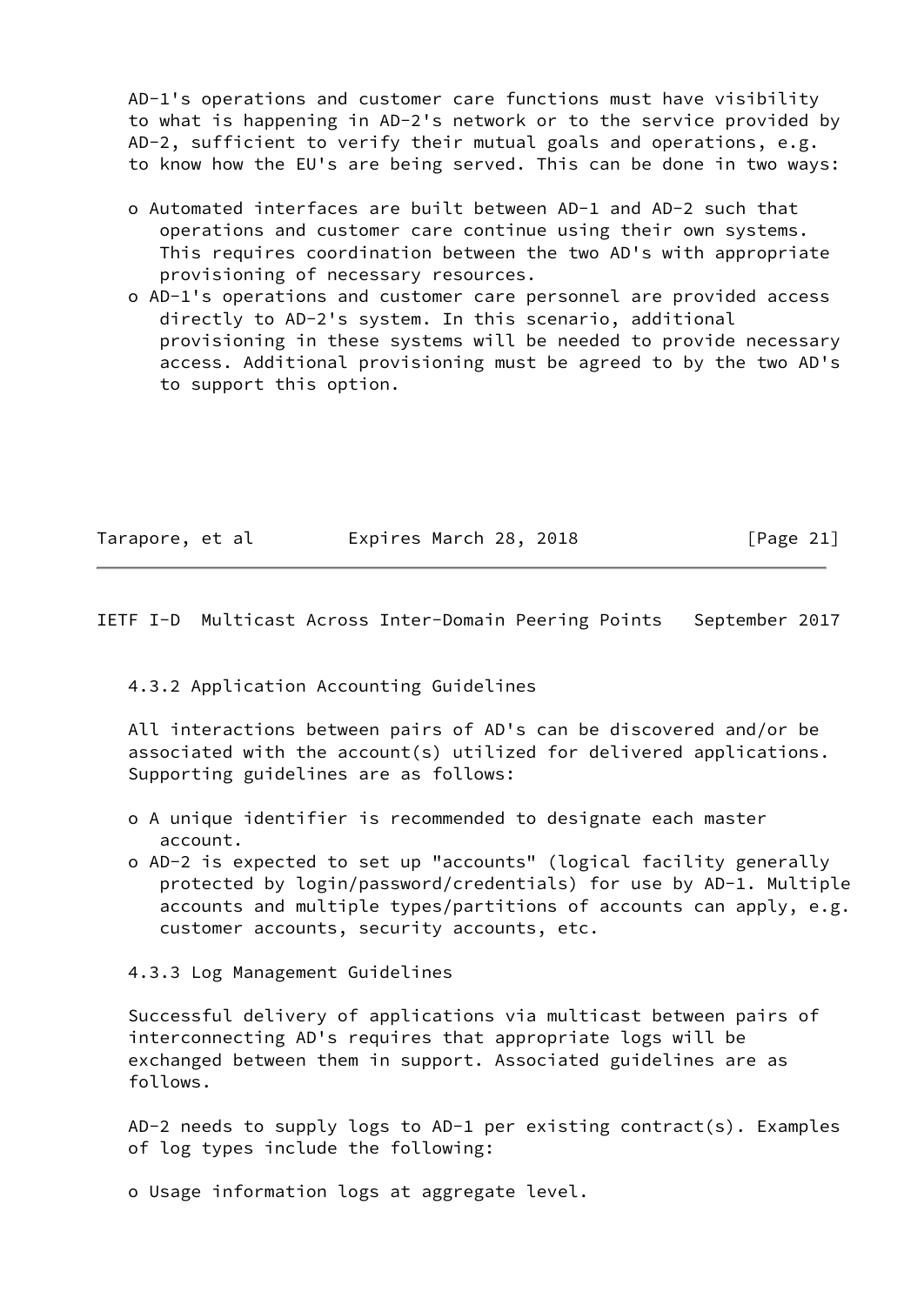- o Usage failure instances at an aggregate level.
- o Grouped or sequenced application access. performance/behavior/failure at an aggregate level to support potential Application Provider-driven strategies. Examples of aggregate levels include grouped video clips, web pages, and sets of software download.
- o Security logs, aggregated or summarized according to agreement (with additional detail potentially provided during security events, by agreement).
- o Access logs (EU), when needed for troubleshooting.
- o Application logs (what is the application doing), when needed for shared troubleshooting.
- o Syslogs (network management), when needed for shared troubleshooting.

 The two AD's may supply additional security logs to each other as agreed to by contract(s). Examples include the following:

 o Information related to general security-relevant activity which may be of use from a protective or response perspective, such as

| Tarapore, et al | Expires March 28, 2018 |  | [Page 22] |  |
|-----------------|------------------------|--|-----------|--|
|                 |                        |  |           |  |

IETF I-D Multicast Across Inter-Domain Peering Points September 2017

 types and counts of attacks detected, related source information, related target information, etc.

 o Aggregated or summarized logs according to agreement (with additional detail potentially provided during security events, by agreement).

4.4. Operations - Service Performance and Monitoring Guidelines

 Service Performance refers to monitoring metrics related to multicast delivery via probes. The focus is on the service provided by AD-2 to AD-1 on behalf of all multicast application sources (metrics may be specified for SLA use or otherwise). Associated guidelines are as follows:

- o Both AD's are expected to monitor, collect, and analyze service performance metrics for multicast applications. AD-2 provides relevant performance information to AD-1; this enables AD-1 to create an end-to-end performance view on behalf of the multicast application source.
- o Both AD's are expected to agree on the type of probes to be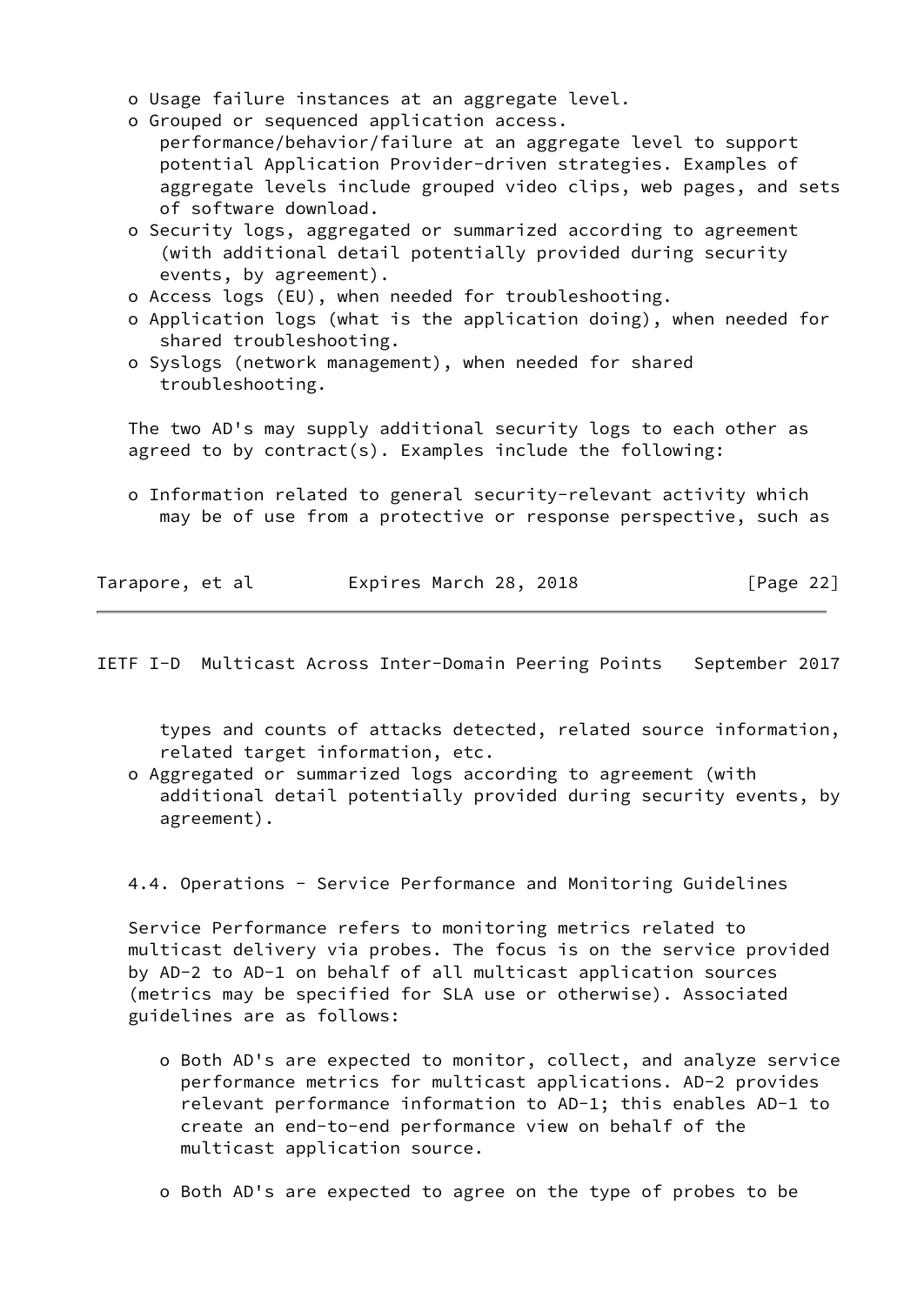used to monitor multicast delivery performance. For example, AD-2 may permit AD-1's probes to be utilized in the AD-2 multicast service footprint. Alternately, AD-2 may deploy its own probes and relay performance information back to AD-1.

 o In the event of performance degradation (SLA violation), AD-1 may have to compensate the multicast application source per SLA agreement. As appropriate, AD-1 may seek compensation from AD-2 if the cause of the degradation is in AD-2's network.

 Service Monitoring generally refers to a service (as a whole) provided on behalf of a particular multicast application source provider. It thus involves complaints from End Users when service problems occur. EUs direct their complaints to the source provider; in turn the source provider submits these complaints to AD-1. The responsibility for service delivery lies with AD-1; as such AD-1 will need to determine where the service problem is occurring - its own network or in AD-2. It is expected that each AD will have tools to monitor multicast service status in its own network.

 o Both AD's will determine how best to deploy multicast service monitoring tools. Typically, each AD will deploy its own set of

| Tarapore, et al | Expires March 28, 2018 | [Page 23] |
|-----------------|------------------------|-----------|
|-----------------|------------------------|-----------|

IETF I-D Multicast Across Inter-Domain Peering Points September 2017

 monitoring tools; in which case, both AD's are expected to inform each other when multicast delivery problems are detected.

- o AD-2 may experience some problems in its network. For example, for the AMT Use Cases, one or more AMT Relays may be experiencing difficulties. AD-2 may be able to fix the problem by rerouting the multicast streams via alternate AMT Relays. If the fix is not successful and multicast service delivery degrades, then AD-2 needs to report the issue to AD-1.
- o When problem notification is received from a multicast application source, AD-1 determines whether the cause of the problem is within its own network or within the AD-2 domain. If the cause is within the AD-2 domain, then AD-1 supplies all necessary information to AD-2. Examples of supporting information include the following:
	- o Kind of problem(s).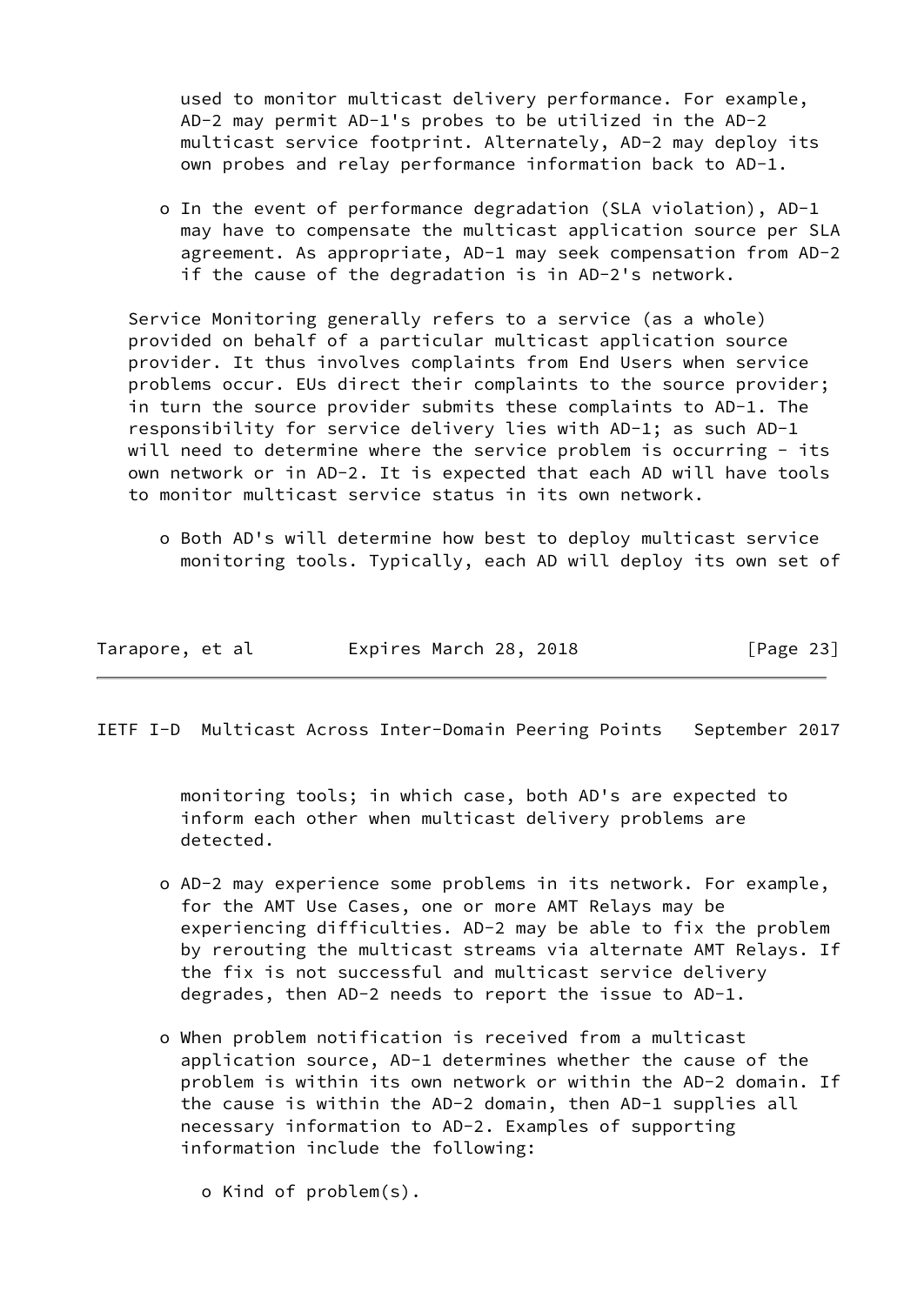- o Starting point & duration of problem(s). o Conditions in which problem(s) occur. o IP address blocks of affected users. o ISPs of affected users. o Type of access e.g., mobile versus desktop. o Locations of affected EUs. o Both AD's conduct some form of root cause analysis for multicast service delivery problems. Examples of various factors for consideration include: o Verification that the service configuration matches the product features.
	- o Correlation and consolidation of the various customer problems and resource troubles into a single root service problem.

<span id="page-25-0"></span>

| Tarapore, et al | Expires March 28, 2018 |  | [Page 24] |  |
|-----------------|------------------------|--|-----------|--|
|                 |                        |  |           |  |

- o Prioritization of currently open service problems, giving consideration to problem impact, service level agreement, etc.
- o Conduction of service tests, including one time tests or a series of tests over a period of time.
- o Analysis of test results.
- o Analysis of relevant network fault or performance data.
- o Analysis of the problem information provided by the customer  $(CP)$ .
- o Once the cause of the problem has been determined and the problem has been fixed, both AD's need to work jointly to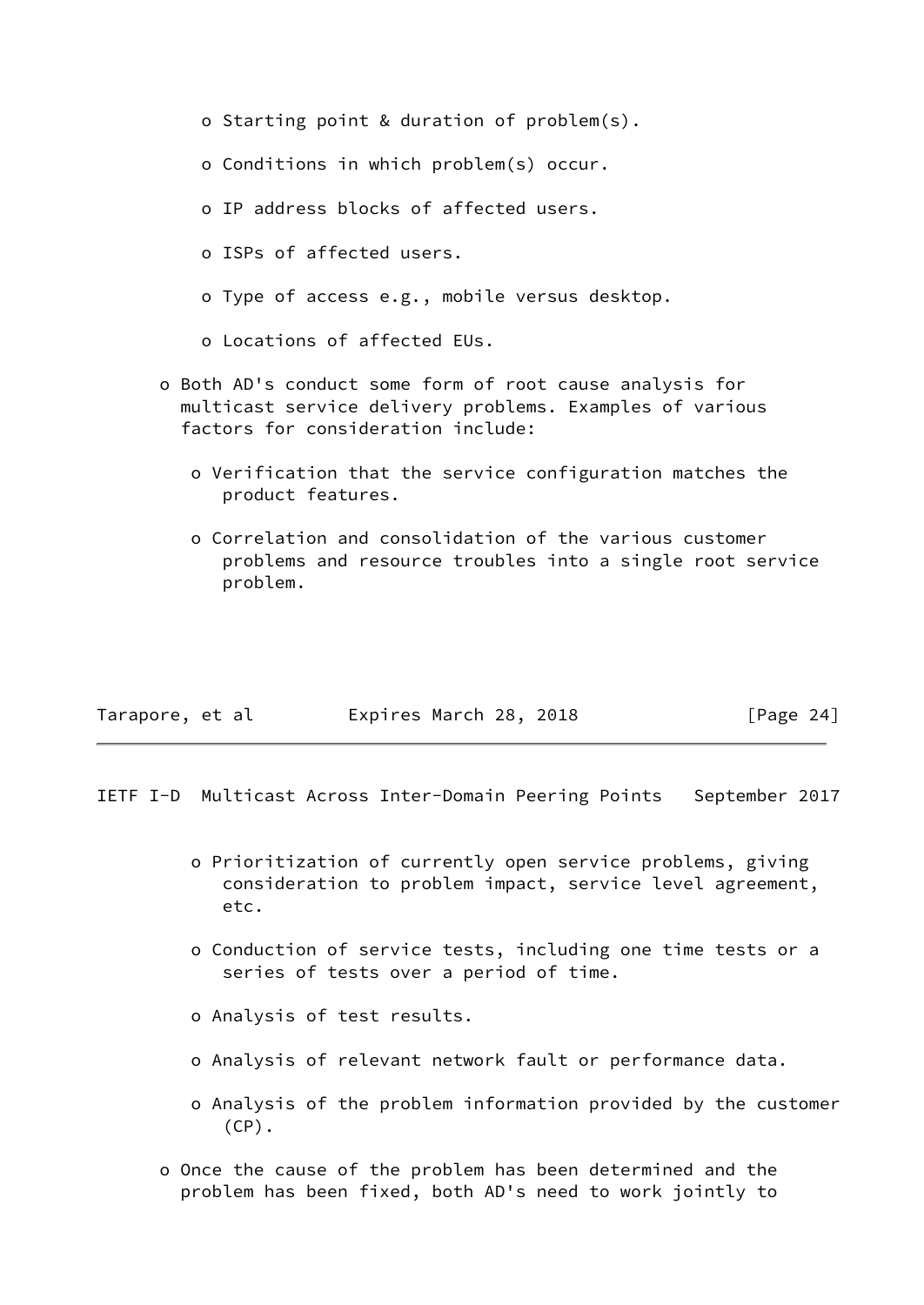verify and validate the success of the fix.

 o Faults in service could lead to SLA violation for which the multicast application source provider may have to be compensated by AD-1. Subsequently, AD-1 may have to be compensated by AD-2 based on the contract.

### 4.5. Client Reliability Models/Service Assurance Guidelines

 There are multiple options for instituting reliability architectures, most are at the application level. Both AD's should work those out with their contract/agreement and with the multicast application source providers.

 Network reliability can also be enhanced by the two AD's by provisioning alternate delivery mechanisms via unicast means.

### <span id="page-26-0"></span>[5](#page-26-0). Troubleshooting and Diagnostics

 Any service provider supporting multicast delivery of content should have the capability to collect diagnostics as part of multicast troubleshooting practices and resolve network issues accordingly. Issues may become apparent or identified either through network monitoring functions or by customer reported problems as described in section 4.4.

 It is expected that multicast diagnostics will be collected according to currently established practices [\[MDH-04](#page-30-1)]. However, given that inter-domain multicast creates a significant interdependence of proper networking functionality between providers

| Tarapore, et al | Expires March 28, 2018 | [Page $25$ ] |
|-----------------|------------------------|--------------|
|-----------------|------------------------|--------------|

<span id="page-26-1"></span>IETF I-D Multicast Across Inter-Domain Peering Points September 2017

 there does exist a need for providers to be able to signal/alert each other if there are any issues noted by either one.

 Service providers may also wish to allow limited read-only administrative access to their routers via a looking-glass style router proxy to facilitate the debugging of multicast control state and peering status. Software implementations for this purpose is readily available [[Traceroute\]](#page-30-2), [\[draft-MTraceroute](https://datatracker.ietf.org/doc/pdf/draft-MTraceroute)] and can be easily extended to provide access to commonly-used multicast troubleshooting commands in a secure manner.

The specifics of the notification and alerts are beyond the scope of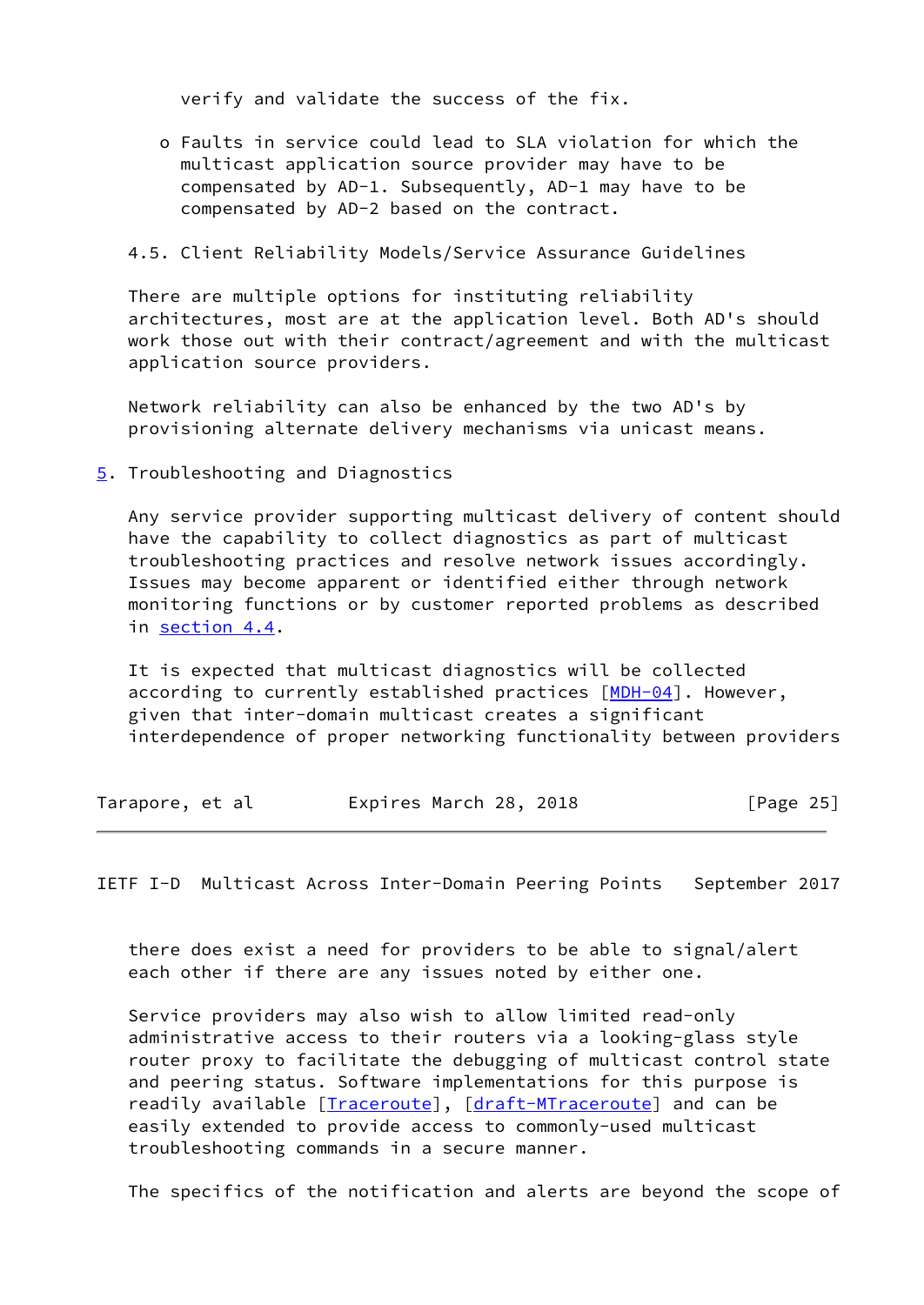this document, but general guidelines are similar to those described in section 4.4 (Service Performance and Monitoring). Some general communications issues are stated as follows.

- o Appropriate communications channels will be established between the customer service and operations groups from both AD's to facilitate information sharing related to diagnostic troubleshooting.
- o A default resolution period may be considered to resolve open issues. Alternately, mutually acceptable resolution periods could be established depending on the severity of the identified trouble.
- <span id="page-27-0"></span>[6](#page-27-0). Security Considerations

 From a security perspective, normal security procedures are expected to be followed by each AD to facilitate multicast delivery to registered and authenticated end users. Additionally:

- o Encryption Peering point links may be encrypted per agreement for multicast delivery.
- o Security Breach Mitigation Plan In the event of a security breach, the two AD's are expected to have a mitigation plan for shutting down the peering point and directing multicast traffic over alternative peering points. It is also expected that appropriate information will be shared for the purpose of securing the identified breach.

 DRM and Application Accounting, Authorization and Authentication should be the responsibility of the multicast application source

| Tarapore, et al | Expires March 28, 2018 |  | [Page 26] |
|-----------------|------------------------|--|-----------|
|-----------------|------------------------|--|-----------|

<span id="page-27-1"></span>IETF I-D Multicast Across Inter-Domain Peering Points September 2017

 provider and/or AD-1. AD-1 needs to work out the appropriate agreements with the source provider.

 Network has no DRM responsibilities, but might have authentication and authorization obligations. These though are consistent with normal operations of a CDN to insure end user reliability, security and network security.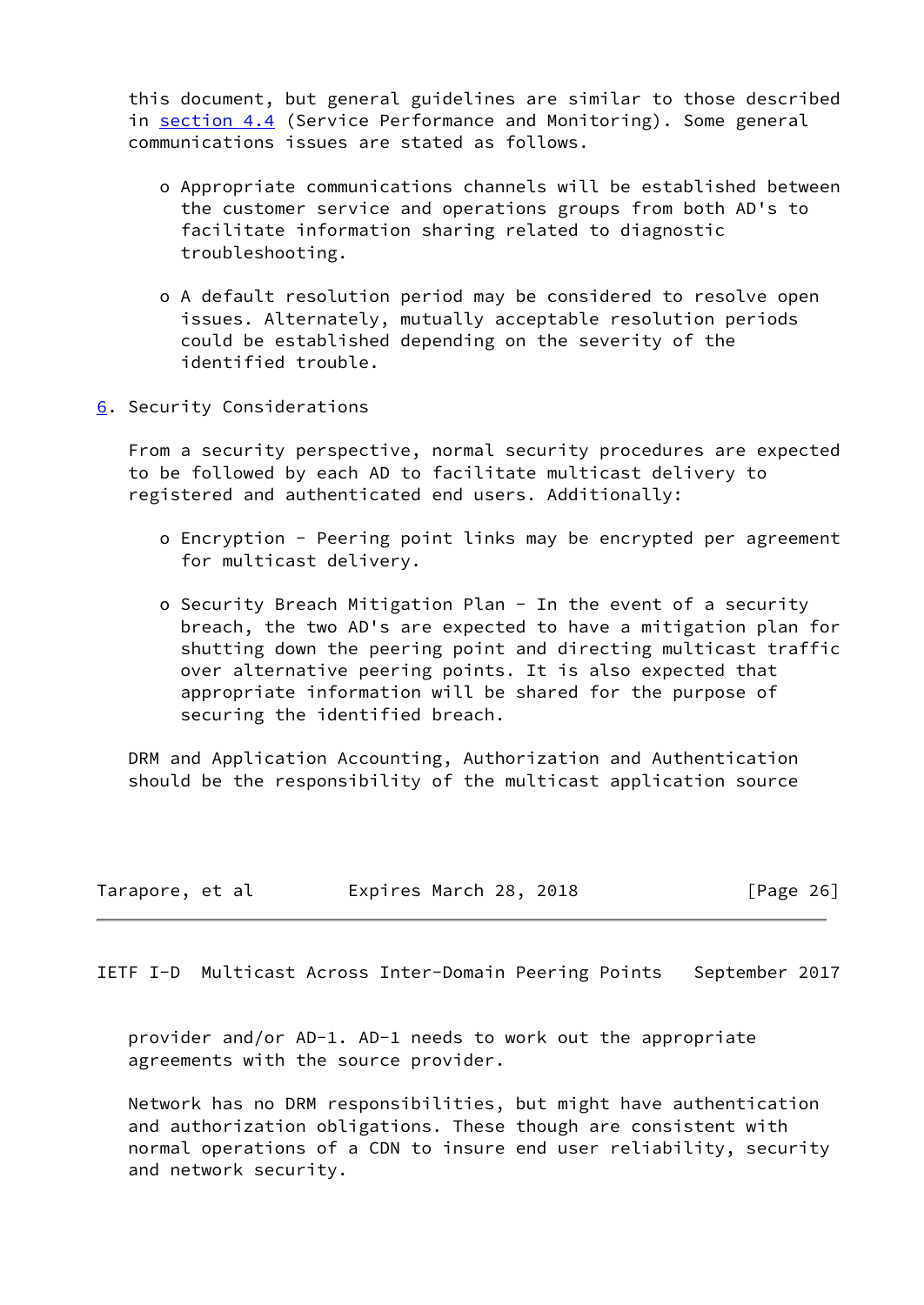AD-1 and AD-2 should have mechanisms in place to ensure proper accounting for the volume of bytes delivered through the peering point and separately the number of bytes delivered to EUs. For example, [\[BCP38\]](#page-29-1) style filtering could be deployed by both AD's to ensure that only legitimately sourced multicast content is exchanged between them.

 Authentication and authorization of EU to receive multicast content is done at the application layer between the client application and the source. This may involve some kind of token authentication and is done at the application layer independently of the two AD's. If there are problems related to failure of token authentication when end-users are supported by AD-2, then some means of validating proper working of the token authentication process (e.g., back-end servers querying the multicast application source provider's token authentication server are communicating properly) should be considered. Implementation details are beyond the scope of this document.

<span id="page-28-0"></span>[7](#page-28-0). IANA Considerations

No considerations identified in this document

<span id="page-28-1"></span>[8](#page-28-1). Conclusions

 This Best Current Practice document provides detailed Use Case scenarios for the transmission of applications via multicast across peering points between two Administrative Domains. A detailed set of guidelines supporting the delivery is provided for all Use Cases.

 For Use Cases involving AMT tunnels (cases 3.4 and 3.5), it is recommended that proper procedures are implemented such that the various AMT Gateways (at the End User devices and the AMT nodes in AD-2) are able to find the correct AMT Relay in other AMT nodes as appropriate. Section 4.2 provides an overview of one method that finds the optimal Relay-Gateway combination via the use of an Anycast IP address for AMT Relays.

| Tarapore, et al | Expires March 28, 2018 |  |  |  | [Page 27] |  |
|-----------------|------------------------|--|--|--|-----------|--|
|-----------------|------------------------|--|--|--|-----------|--|

<span id="page-28-3"></span>IETF I-D Multicast Across Inter-Domain Peering Points September 2017

## <span id="page-28-2"></span>[9](#page-28-2). References

9.1. Normative References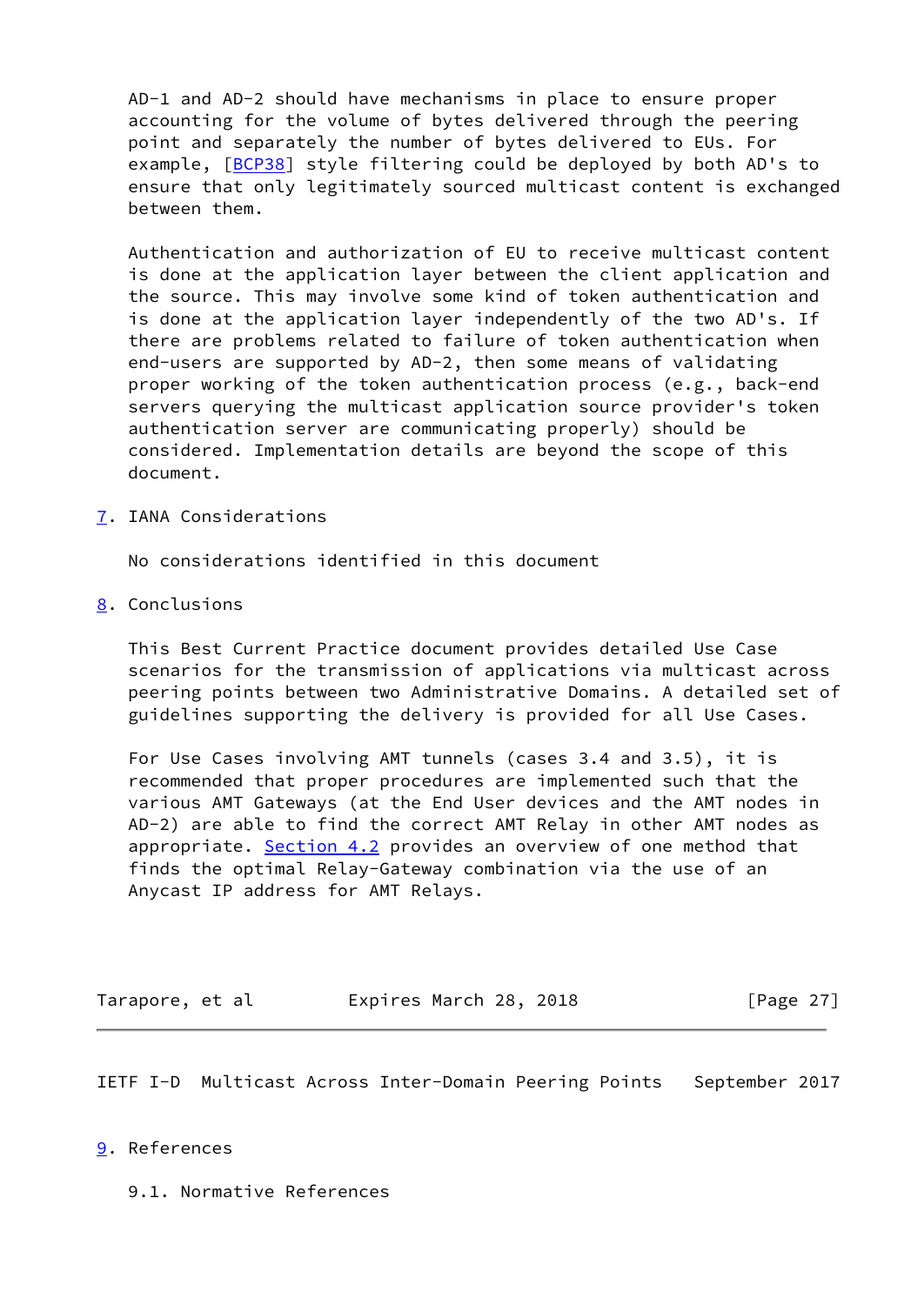[RFC2784] D. Farinacci, T. Li, S. Hanks, D. Meyer, P. Traina, "Generic Routing Encapsulation (GRE)", [RFC 2784,](https://datatracker.ietf.org/doc/pdf/rfc2784) March 2000

 [RFC3376] B. Cain, et al, "Internet Group Management Protocol, Version 3", [RFC 3376,](https://datatracker.ietf.org/doc/pdf/rfc3376) October 2002

 [RFC3810] R. Vida and L. Costa, "Multicast Listener Discovery Version 2 (MLDv2) for IPv6", [RFC 3810](https://datatracker.ietf.org/doc/pdf/rfc3810), June 2004

[RFC4760] T. Bates, et al, "Multiprotocol Extensions for BGP-4", [RFC](https://datatracker.ietf.org/doc/pdf/rfc4760) [4760](https://datatracker.ietf.org/doc/pdf/rfc4760), January 2007

 [RFC4604] H. Holbrook, et al, "Using Internet Group Management Protocol Version 3 (IGMPv3) and Multicast Listener Discovery Protocol Version 2 (MLDv2) for Source Specific Multicast", [RFC 4604,](https://datatracker.ietf.org/doc/pdf/rfc4604) August 2006

 [RFC4609] P. Savola, et al, "Protocol Independent Multicast - Sparse Mode (PIM-SM) Multicast Routing Security Issues and Enhancements", [RFC 4609](https://datatracker.ietf.org/doc/pdf/rfc4609), August 2006

[RFC7450] G. Bumgardner, "Automatic Multicast Tunneling", [RFC 7450](https://datatracker.ietf.org/doc/pdf/rfc7450), February 2015

 [RFC7761] B. Fenner, et al, "Protocol Independent Multicast - Sparse Mode (PIM-SM): Protocol Specification (Revised), [RFC 7761](https://datatracker.ietf.org/doc/pdf/rfc7761), March 2016

<span id="page-29-1"></span> [BCP38] P. Ferguson, et al, "Network Ingress Filtering: Defeating Denial of Service Attacks which employ IP Source Address Spoofing", BCP: 38, May 2000

<span id="page-29-2"></span>[BCP41] S. Floyd, "Congestion Control Principles", [BCP 41](https://datatracker.ietf.org/doc/pdf/bcp41), September 2000

Tarapore, et al expires March 28, 2018 [Page 28]

<span id="page-29-0"></span>IETF I-D Multicast Across Inter-Domain Peering Points September 2017

9.2. Informative References

<span id="page-29-3"></span>[INF\_ATIS\_10] "CDN Interconnection Use Cases and Requirements in a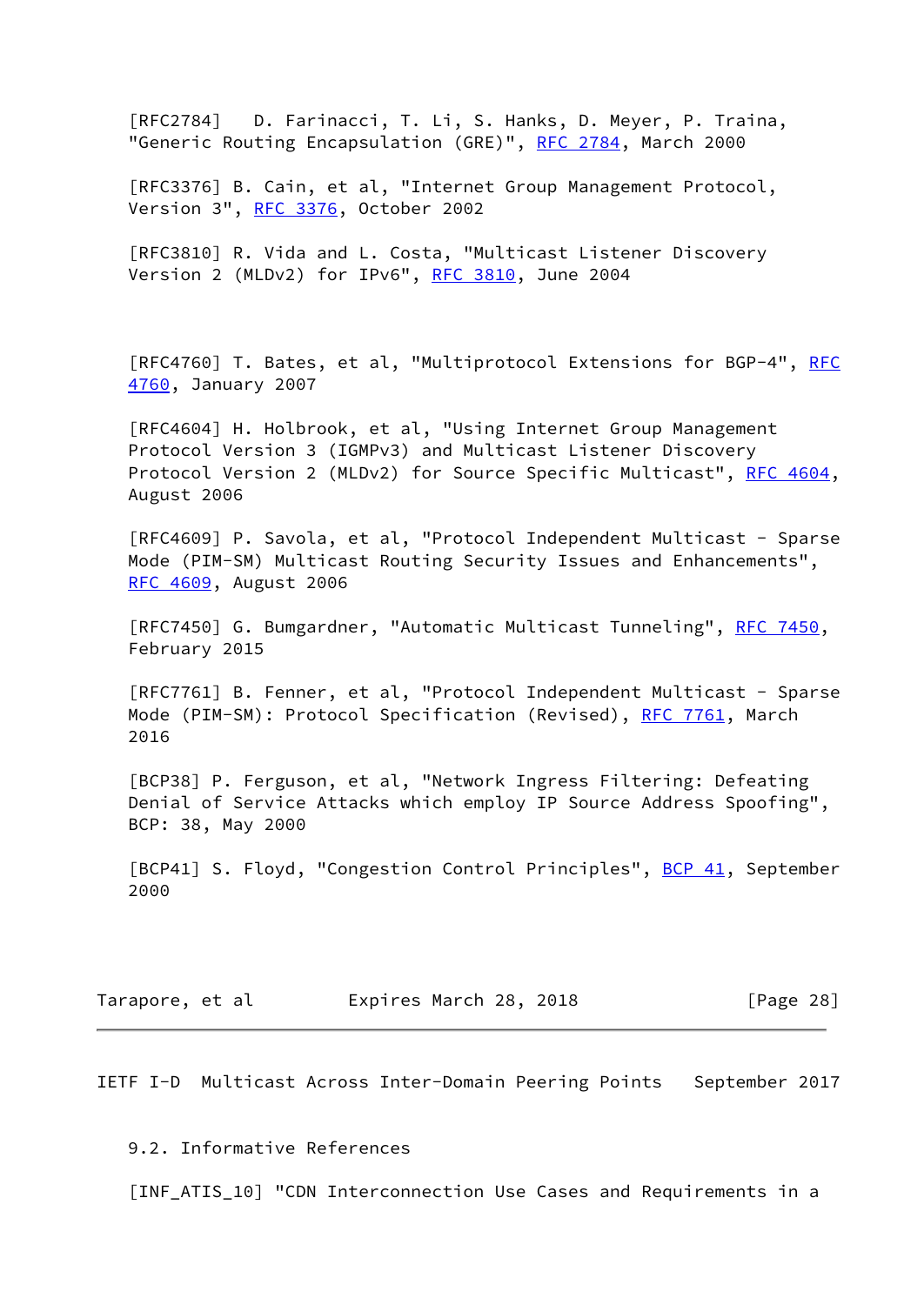Multi-Party Federation Environment", ATIS Standard A-0200010, December 2012

<span id="page-30-1"></span> [MDH-04] D. Thaler, et al, "Multicast Debugging Handbook", IETF I-D [draft-ietf-mboned-mdh-04.txt](https://datatracker.ietf.org/doc/pdf/draft-ietf-mboned-mdh-04.txt), May 2000

<span id="page-30-2"></span>[Traceroute]<http://traceroute.org/#source%20code>

[\[draft-MTraceroute](https://datatracker.ietf.org/doc/pdf/draft-MTraceroute)] H. Asaeda, K, Meyer, and W. Lee, "Mtrace Version 2: Traceroute Facility for IP Multicast", [draft-ietf-mboned-mtrace](https://datatracker.ietf.org/doc/pdf/draft-ietf-mboned-mtrace-v2-16) [v2-16](https://datatracker.ietf.org/doc/pdf/draft-ietf-mboned-mtrace-v2-16), October 2016, work in progress

### <span id="page-30-0"></span>[10.](#page-30-0) Acknowledgments

 The authors would like to thank the following individuals for their suggestions, comments, and corrections:

Mikael Abrahamsson

Hitoshi Asaeda

Dale Carder

Tim Chown

Leonard Giuliano

Jake Holland

Joel Jaeggli

Albert Manfredi

Stig Venaas

Tarapore, et al **Expires March 28, 2018** [Page 29]

IETF I-D Multicast Across Inter-Domain Peering Points September 2017